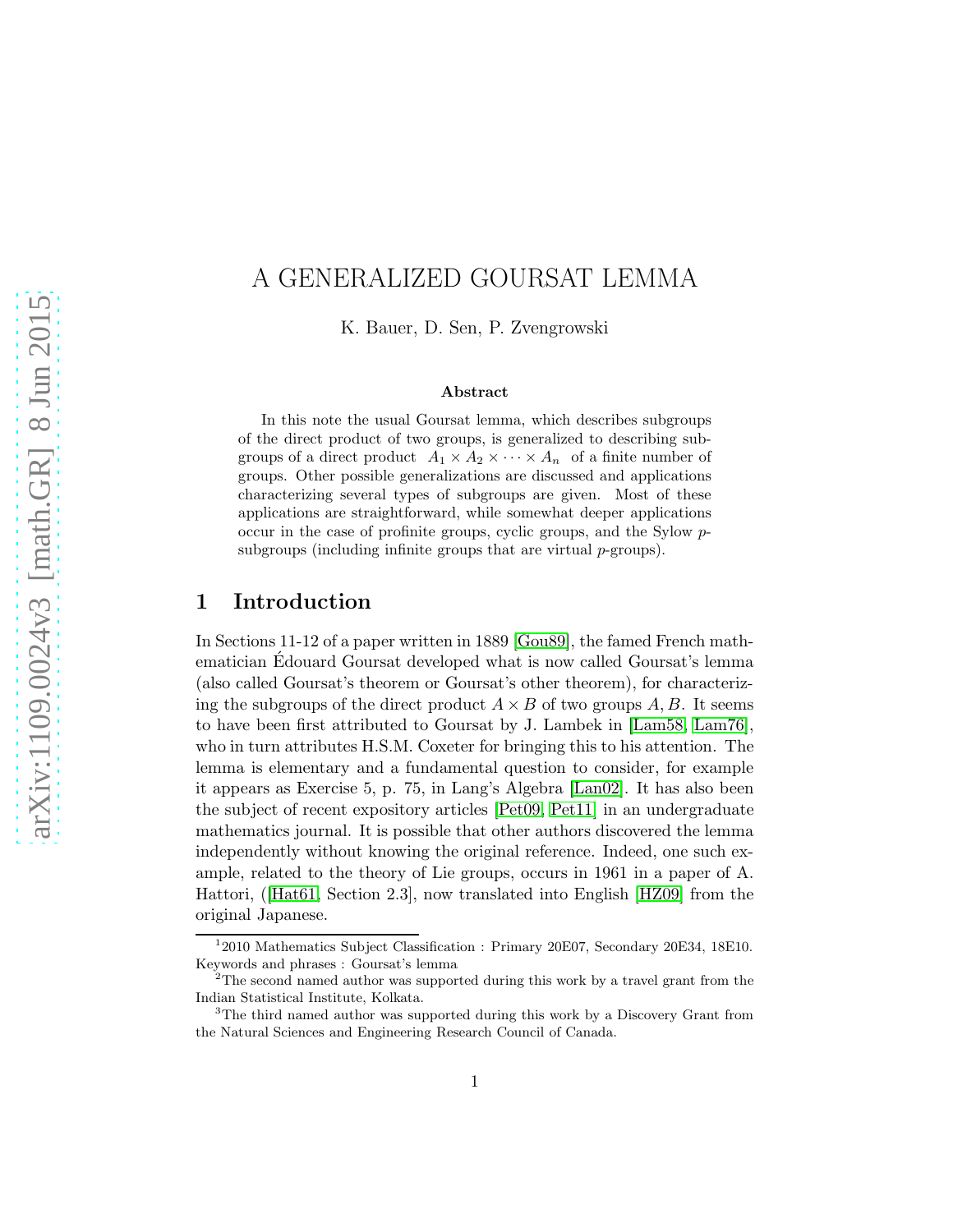Other sources that mention Goursat's lemma include papers of S. Dickson [\[Dic69\]](#page-19-3) in 1969, K. Ribet [\[Rib76\]](#page-20-5) in 1976, a book by R. Schmidt [\[Sch94,](#page-20-6) Chapter 1.6], a paper of D. Anderson and V. Camillo in 2009 [\[AC09\]](#page-18-0), a preprint of A. Greicius in 2009 [\[Gre09\]](#page-19-4), a recent preprint by L. Tóth [Tóth14], and several internet sites such as [\[FL10,](#page-19-5) [AEM09\]](#page-19-6). Taken together, these various sources demonstrate the applicability of Goursat's lemma to diverse branches of mathematics.

There are a number of interesting possibilities for generalizing this useful lemma. The first is to subgroups of a semi-direct product, and this is studied in [\[Use91\]](#page-21-0). The second is to other categories besides groups. Indeed, it is proved for modules in [\[Lam76\]](#page-20-1), and this implies that it will hold in any abelian category by applying the embedding theorems of Lubkin-Freyd-Heron-Mitchell cf. [\[Mac71,](#page-20-8) p. 205]. It is proved for rings in [\[AC09\]](#page-18-0). The most general category in which one can hope to have a Goursat lemma is an exact Mal'cev category, cf. [\[FL10\]](#page-19-5), and for a proof of this fact cf. [\[CLP93,](#page-19-7) Theorem 5.7].

In this note we examine another generalization, to the direct product of a finite number of groups. While this seems at first glance to be a triviality since we can write  $A \times B \times C \approx (A \times B) \times C$ , unexpected complications arise as noted by Arroyo et al. in [\[AEM09\]](#page-19-6). The complications are overcome by considering an asymmetric version of the lemma (cf. [\[Sch94\]](#page-20-6)) in Section [2,](#page-2-0) which enables us to solve the general case in Section [3.](#page-4-0) Applications within group theory are given in Section [4.](#page-6-0) These are divided into relatively easy applications followed by a more subtle application to profinite groups, then to the cyclic subgroups of a direct product  $A_1 \times \cdots \times A_n$ , and finally to the Sylow p-subgroups of a subgroup  $G$  of a direct product. The conditions for Sylow p-subgroups are obtained not only for finite groups but also for virtual p-groups (groups having a subgroup that is a p-group and has finite index). An Appendix gives an example that illustrates the necessity for the asymmetric version of Goursat's lemma in order to generalize it to finite direct products.

**Acknowledgements:** We thank Lásló Tóth for providing us with an alternate proof of Lemma [4.3](#page-8-0) which uses the Chinese Remainder Theorem, as well as for pointing out a gap in the original proof of Theorem [4.4.](#page-9-0) We also thank Joseph Rotman and Hanafi Farahat for further discussions that have been helpful with the group theoretic applications in Section 4.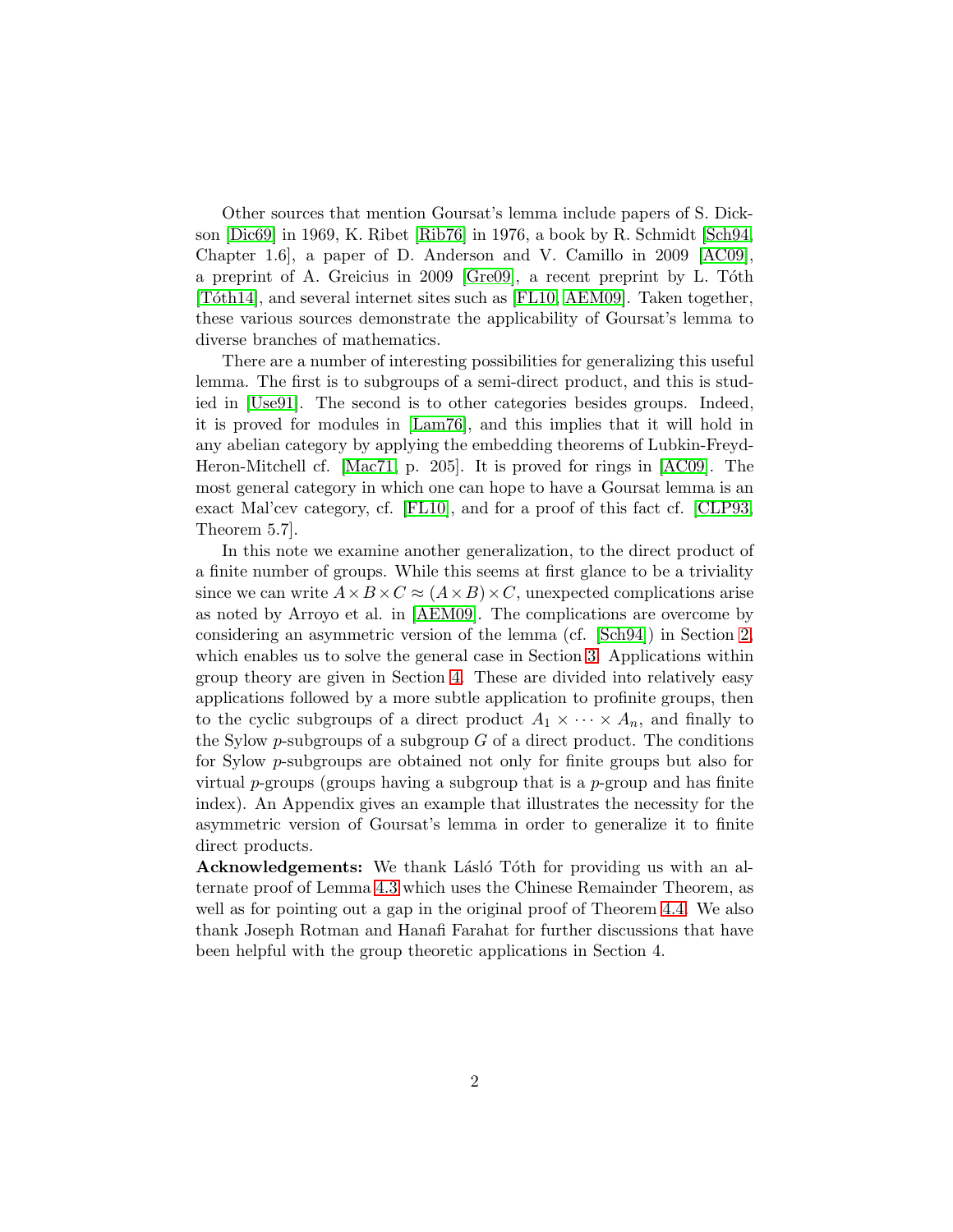### <span id="page-2-0"></span>2 Goursat's lemma, two versions

For convenience, and to establish the notation, we start by stating the usual (symmetric) version of Goursat's lemma. Let A, B be groups and  $G \leq A \times B$ be a subgroup. The neutral element of each group  $A$  and  $B$ , with slight abuse of notation, will be written 'e'. Let  $\pi_1: A \times B \to A$ ,  $\pi_2: A \times B \to B$  be the natural projections and  $i_1: A \to A \times B$ ,  $i_2: B \to A \times B$  be the usual inclusions.

<span id="page-2-1"></span>2.1 Theorem (Goursat's lemma) There is a bijective correspondence between subgroups G of  $A \times B$  and quintuples  $\{\overline{G}_1, G_1, \overline{G}_2, G_2, \theta\}$ , where  $G_1 \trianglelefteq \overline{G}_1 \leq A, G_2 \trianglelefteq \overline{G}_2 \leq B$ , and  $\theta \colon \overline{G}_1/G_1 \xrightarrow{\approx} \overline{G}_2/G_2$  is an isomorphism.

As mentioned above, the proof is elementary and given as an exercise in [\[Lan02\]](#page-20-2), it can also be found in [\[AC09,](#page-18-0) [Hat61\]](#page-19-1). The basic idea of the proof is as follows. Suppose that G is a subgroup of  $A \times B$ . Write  $\overline{G}_1 = \pi_1(G)$  ${a \in A | (a, b) \in G \text{ for some } b \in B}, G_1 = i_1^{-1}(G) = {a \in A | (a, e) \in G},$ similarly for  $\overline{G}_2$  and  $G_2$ . It is easily seen that  $G_1 \trianglelefteq \overline{G}_1$ ,  $G_2 \trianglelefteq \overline{G}_2$ . The isomorphism  $\theta: \overline{G}_1/G_1 \stackrel{\approx}{\to} \overline{G}_2/G_2$  is given by  $\theta([a]) = [b]$ , where  $(a, b) \in G$ and  $[a] = G_1a$ ,  $[b] = G_2b$  are the respective cosets of a and b in  $\overline{G}_1/G_1$ ,  $\overline{G}_2/G_2$  (again with slight abuse of notation). It is easily checked that  $\theta$ is independent of the choices of  $a, b$ . Thus  $G$  determines the quintuple  $Q'_2(G) = {\overline{G}_1, G_1, \overline{G}_2, G_2, \theta}.$ 

Conversely, given a quintuple  $Q' = \{ \overline{G}_1, G_1, \overline{G}_2, G_2, \theta \}$  where  $G_1 \leq \overline{G}_1 \leq$ A,  $G_2 \trianglelefteq \overline{G}_2 \leq B$  and  $\theta: \overline{G}_1/G_1 \stackrel{\approx}{\to} \overline{G}_2/G_2$ , let  $\Gamma'_2(Q')$  be the subgroup  $p^{-1}(\mathcal{G}_{\theta})$ , where  $\mathcal{G}_{\theta} \leq \overline{G}_1/G_1 \times \overline{G}_2/G_2$  is the graph of  $\theta$  and  $p: \overline{G}_1 \times \overline{G}_2 \to$  $\overline{G}_1/G_1 \times \overline{G}_2/G_2$  is the natural surjection. The functions  $Q'_2$  and  $\Gamma'_2$  are inverse to each other.

<span id="page-2-3"></span>**2.2 Definition** Motivated by the correspondence between subgroups G of  $A \times B$  and the quintuples  $Q'$ , we say that the quintuple  $Q'_{2}(G)$  of Theorem [2.1](#page-2-1) is the Goursat quintuple for G.

We now state an equivalent asymmetric version of the lemma cf. [\[Sch94,](#page-20-6) Theorem 1.6.1], which is in effect a minor variation of Theorem [2.1](#page-2-1) but has the advantage that it generalizes easily to higher direct products, as we shall see in Section [3.](#page-4-0) An example in the Appendix shows why this asymmetric version is necessary to deal with the higher direct products.

<span id="page-2-2"></span>2.3 Theorem (Asymmetric version of Goursat's lemma) There is a bijective correspondence between subgroups  $G$  of  $A \times B$  and quadruples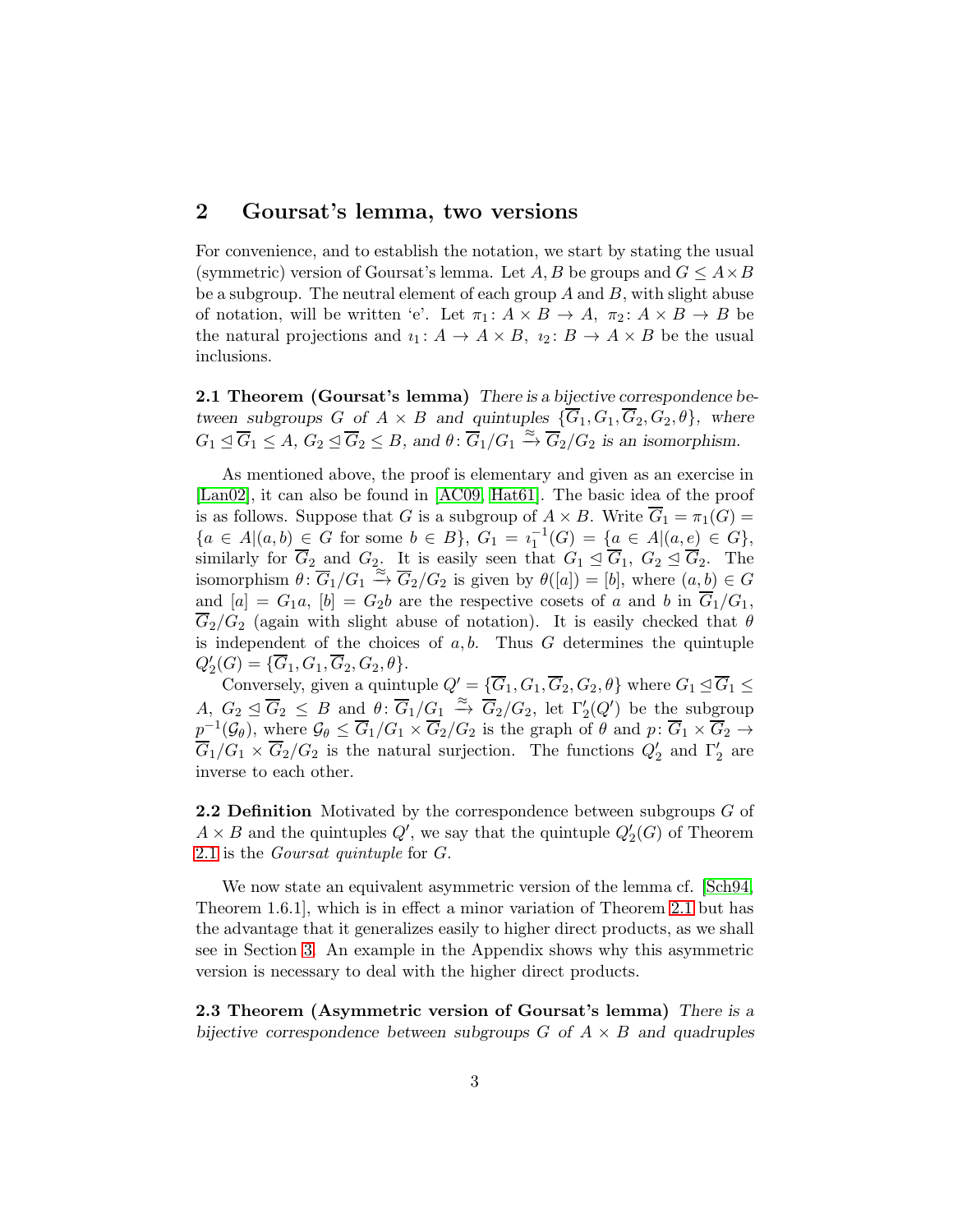${\overline{G}}_1, {\overline{G}}_2, G_2, \theta_1$ , where  ${\overline{G}}_1 \leq A, G_2 \leq {\overline{G}}_2 \leq B$  are arbitrary subgroups of A and B, and  $\theta_1: \overline{G}_1 \rightarrow \overline{G}_2/G_2$  is a surjective homomorphism.

*Proof.* The proof is similar to that of Theorem 2.1. For any subgroup  $G$  of  $A \times B$  we define  $Q_2(G)$  to be the quadruple

$$
Q_2(G):=\{\overline{G}_1,\overline{G}_2,G_2,\theta_1\},
$$

where  $\overline{G}_1$ ,  $\overline{G}_2$  and  $G_2$  are the first, third and fourth coordinates of  $Q'_2(G)$ (cf. Theorem 2.1). The surjection  $\theta_1$  is given by  $\theta_1(a) = [b]$  for  $a \in G_1$  and  $(a, b) \in G$  for some  $b \in \overline{G}_2$  (again easily seen to be independent of the choice of  $b$ ).

Conversely, for an arbitrary quadruple  $Q = {\overline{G_1, G_2, G_2, \theta_1}}$ , with  $\overline{G_1} \leq$  $A, G_2 \subseteq \overline{G}_2 \leq B$ , and  $\theta_1: \overline{G}_1 \twoheadrightarrow \overline{G}_2/G_2$  a surjective homomorphism define

$$
\Gamma_2(Q) := p^{-1}(\mathcal{G}_{\theta_1}),
$$

where  $\mathcal{G}_{\theta_1} \subseteq \overline{G}_1 \times (\overline{G}_2/G_2)$  is the graph of  $\theta_1$  and  $p \colon \overline{G}_1 \times \overline{G}_2 \to \overline{G}_1 \times (\overline{G}_2/G_2)$ is the natural surjection. The functions  $Q_2$  and  $\Gamma_2$  are inverse to each other.  $\Box$ 

The equivalence of Theorem [2.1](#page-2-1) and Theorem [2.3](#page-2-2) is easily seen. It need only be pointed out that  $\theta$  determines the surjection  $\theta_1$  as the composition

$$
\overline{G}_1 \twoheadrightarrow \overline{G}_1/G_1 \xrightarrow[\approx]{\theta} \overline{G}_2/G_2,
$$

while  $\theta_1$  determines  $\theta$  via the first isomorphism theorem, specifically



Finally, we have

$$
\begin{aligned} \text{Ker}(\theta_1) &= \{ a \in \overline{G}_1 | \theta_1(a) = [b], \text{with } b \in G_2 \} \\ &= \{ a \in \overline{G}_1 | (a, b) \in G, \ (e, b) \in G \} \\ &= \{ a \in \overline{G}_1 | (a, e) \in G \} \\ &= G_1. \end{aligned}
$$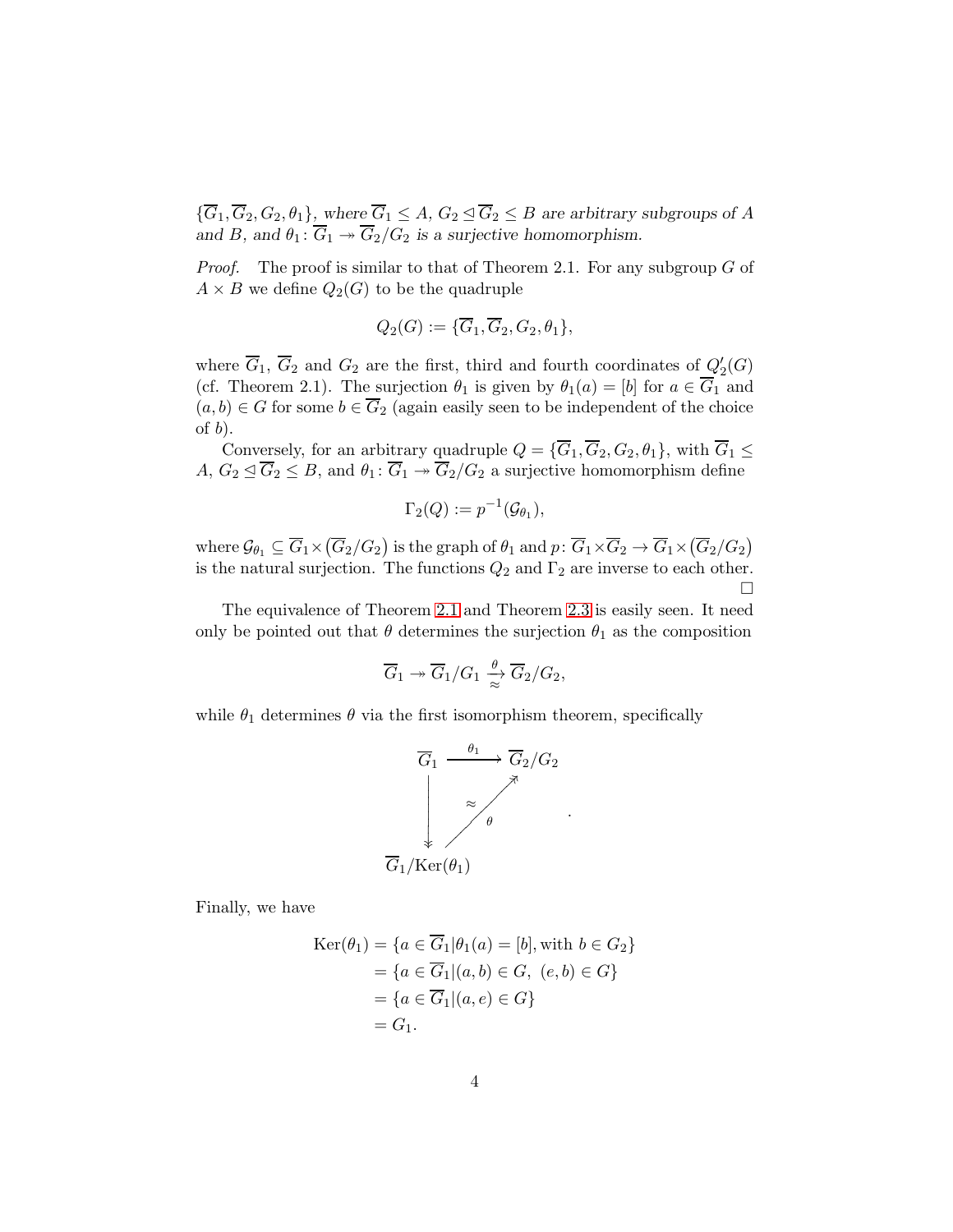2.4 Remark It is often useful to note a few additional facts, which we now list. For (a), (b) cf. [\[Hat61\]](#page-19-1), [\[HZ09\]](#page-19-2).

- (a)  $(G_1 \times G_2) \trianglelefteq G \leq \overline{G}_1 \times \overline{G}_2$ ,
- (b)  $G/(G_1 \times G_2) \approx \overline{G}_1/G_1 \approx \overline{G}_2/G_2$ ,

(c) From (b), using  $|G_1 \times G_2| = |G_1| \cdot |G_2|$ , one readily obtains that  $|G| = |G_1| \cdot |\overline{G}_2| = |G_2| \cdot |\overline{G}_1|$  for the cardinality of G,

(d) One has short exact sequences of groups

$$
\iota_2(G_2) = \text{Ker}(\pi_1|G) \xrightarrow{\leq} G \xrightarrow{\pi_1|G} \overline{G}_1 ,
$$
  

$$
\iota_1(G_1) = \text{Ker}(\pi_2|G) \xrightarrow{\leq} G \xrightarrow{\pi_2|G} \overline{G}_2 .
$$

### <span id="page-4-0"></span>3 The generalized Goursat lemma

As mentioned in the Introduction, generalizing the usual Goursat lemma from  $n = 2$  to  $n \geq 2$  seems to create unexpected complications. However, using the asymmetric version Theorem 2.2, the generalization to finite  $n \geq 2$ becomes routine. We will state the result (Theorem 3.2 below) for  $n \geq$ 2, after first introducing some convenient notation for any subgroup G of  $A_1 \times \cdots \times A_n$ .

**3.1 Definition** Let  $S \subset \{1, 2, \dots, n\} = \underline{n}$ , and  $j \in \underline{n} \setminus S$ . Then

 $G(j|S) := \{x_j \in A_j | (x_1, \dots, x_j, \dots, x_n) \in G$ 

for some  $x_i \in A_i, 1 \leq i \leq n, i \neq j$ , with  $x_i = e$  if  $i \in S$ .

For example,

$$
G(1|\emptyset) = \pi_1(G), \quad G(1|\{2, 3, \cdots, n-1\}) = \{x_1 \in A_1 | (x_1, e, \cdots, e) \in G\}.
$$

<span id="page-4-1"></span>These correspond to the notation used in Section 2, when  $n = 2$ , via  $G(1|\emptyset) = \overline{G}_1, G(1|\{2\}) = G_1, G(2|\emptyset) = \overline{G}_2, G(2|\{1\}) = G_2.$  For brevity, we extend this notation and let  $\overline{G}_k$ :  $= G(k|\emptyset)$  for all k. For convenience, we shall usually omit the brackets  $\{\}$ , e.g.  $G(1|\{2,3\}) = G(1|2,3)$ . Note that if  $T \subseteq S$ , then  $G(j|S) \triangleleft G(j|T)$ . As in Section [2](#page-2-0) we let  $\overline{G}_i = \pi_i(G)$ , where  $\pi_i: A_1 \times \cdots \times A_n \to A_i$  is the standard projection onto the *i*-th factor. Finally, it will be convenient to also use  $\Pi_i: A_1 \times \cdots \times A_n \twoheadrightarrow A_1 \times \cdots \times A_i$ for the standard projection onto the first i factors,  $1 \leq i \leq n$  (e.g.  $\Pi_1 = \pi_1$ ) and  $\Pi_n = id_{A_1 \times \cdots \times A_n}$ .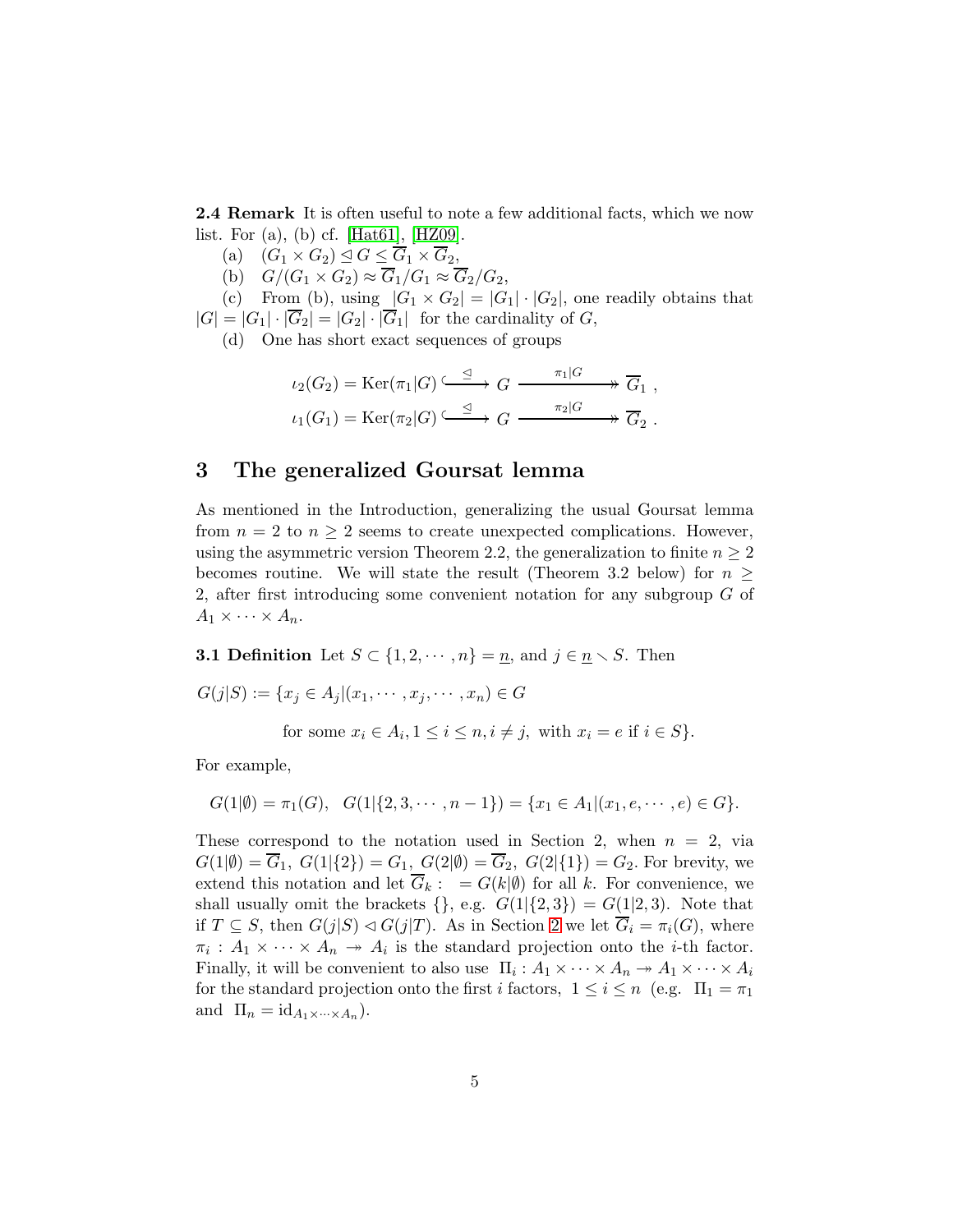**3.2 Theorem (Goursat's lemma for**  $n \geq 2$ ) There is a bijective correspondence between the subgroups  $G \leq A_1 \times \cdots \times A_n$  and  $(3n-2)$ -tuples

$$
Q_n(G) := {\overline{G}_1, \overline{G}_2, G(2|1), \theta_1, \ldots, \overline{G}_n, G(n|1, \ldots, n-1), \theta_{n-1}},
$$

where  $\overline{G}_i \leq A_i$ ,  $G(i|1,\ldots,i-1) \subseteq \overline{G}_i$ , and  $\theta_i : \Lambda_i \to \overline{G}_{i+1}/G(i+1|1,\ldots,i)$  is a surjective homomorphism. Here  $\Lambda_i \leq A_1 \times \cdots \times A_i$  is defined recursively,  $1 \leq i \leq n-1$ , by setting  $\Lambda_1 := \overline{G}_1$  and

$$
\Lambda_{i+1} := \Gamma_2(\{\Lambda_i, \overline{G}_{i+1}, G(i+1|1,\ldots,i), \theta_i\}) \leq (A_1 \times \cdots \times A_i) \times A_{i+1} ,
$$

with  $\Gamma_2$  as defined in Theorem 2.2.

*Proof.* Starting with G, we must construct the  $(3n-2)$ -tuple  $Q_n(G)$ , all entries of which are already defined (from  $G$ ) except the  $\theta_i$ . We shall show by induction,  $1 \leq i \leq n-1$ , first that  $\Lambda_i = \Pi_i(G)$ , and second that  $\theta_i$  can then be suitably defined to successfully carry out the inductive step.

To start the induction we simply observe that by hypothesis  $\Lambda_1$  =  $\overline{G}_1$ , and  $\overline{G}_1 = \pi_1(G) = \Pi_1(G)$ . Now suppose, as inductive hypothesis, that  $\Lambda_i = \Pi_i(G)$ . To define  $\theta_i : \Lambda_i \to \overline{G}_{i+1}/G(i+1|1,\ldots,i)$ , suppose  $x \in \Lambda_i$ . By the inductive hypothesis  $x = (a_1, \ldots, a_i) \in \Pi_i(G) \leq A_1 \times$  $\cdots \times A_i$ . Then  $(a_1, \ldots a_i, a_{i+1}, \ldots, a_n) \in G$  for some  $a_j \in A_j$ ,  $j =$  $i+1,\ldots,n$ . We define  $\theta_i(x) := [a_{i+1}] \in \overline{G}_{i+1}/G(i+1|1,\ldots,i)$ . To see that this definition makes sense one must check that  $a_{i+1} \in G_{i+1}$ , that  $\theta_i$  is surjective, and that the definition is independent of the choice of  $a_{i+1}$ . The first two are obvious, and as far as the third suppose  $(a_1, \ldots, a_i, a'_i, \ldots, a'_n) \in$ G. Then  $(e, \ldots, e, a_{i+1}^{-1}a'_{i+1}, \ldots, a_n^{-1}a'_n) \in G$  which implies  $a_{i+1}^{-1}a'_{i+1} \in$  $G(i+1|1,\ldots,i)$  and therefore  $[a_{i+1}] = [a'_{i+1}]$ , i.e.  $\theta_i$  is well defined. From the definitions of  $\Lambda_{i+1}$ , of  $\Gamma_2$  (Theorem 2.2), and of  $\theta_i$ , it is now obvious that  $\Lambda_{i+1} = \Pi_{i+1}(G)$ . This completes the inductive step.

Conversely, suppose we are given a  $(3n - 2)$ -tuple

$$
Q = {\overline{G}_1, \overline{G}_2, G(2|1), \theta_1, \overline{G}_3, G(3|1,2), \theta_2, \ldots, \overline{G}_n, G(n|1, \ldots, n-1), \theta_{n-1}},
$$

satisfying the hypotheses of the theorem. Then simply define a subgroup  $\Gamma_n(Q) \leq A_1 \times \cdots \times A_n$  by  $\Gamma_n(Q) := \Lambda_n$ . Because  $Q_2$  and  $\Gamma_2$  are inverse to one another (cf. proof of Theorem 2.2), the iterated versions of these two operations, namely  $Q_n$  and  $\Gamma_n$ , are also inverse to one another.  $\Box$ 

**3.3 Definition** For a subgroup  $G \leq A_1 \times \cdots \times A_n$ , we say that the corresponding  $(3n-2)$ -tuple  $Q_n(G)$  of Theorem 3.2 is the *Goursat decomposition* of G.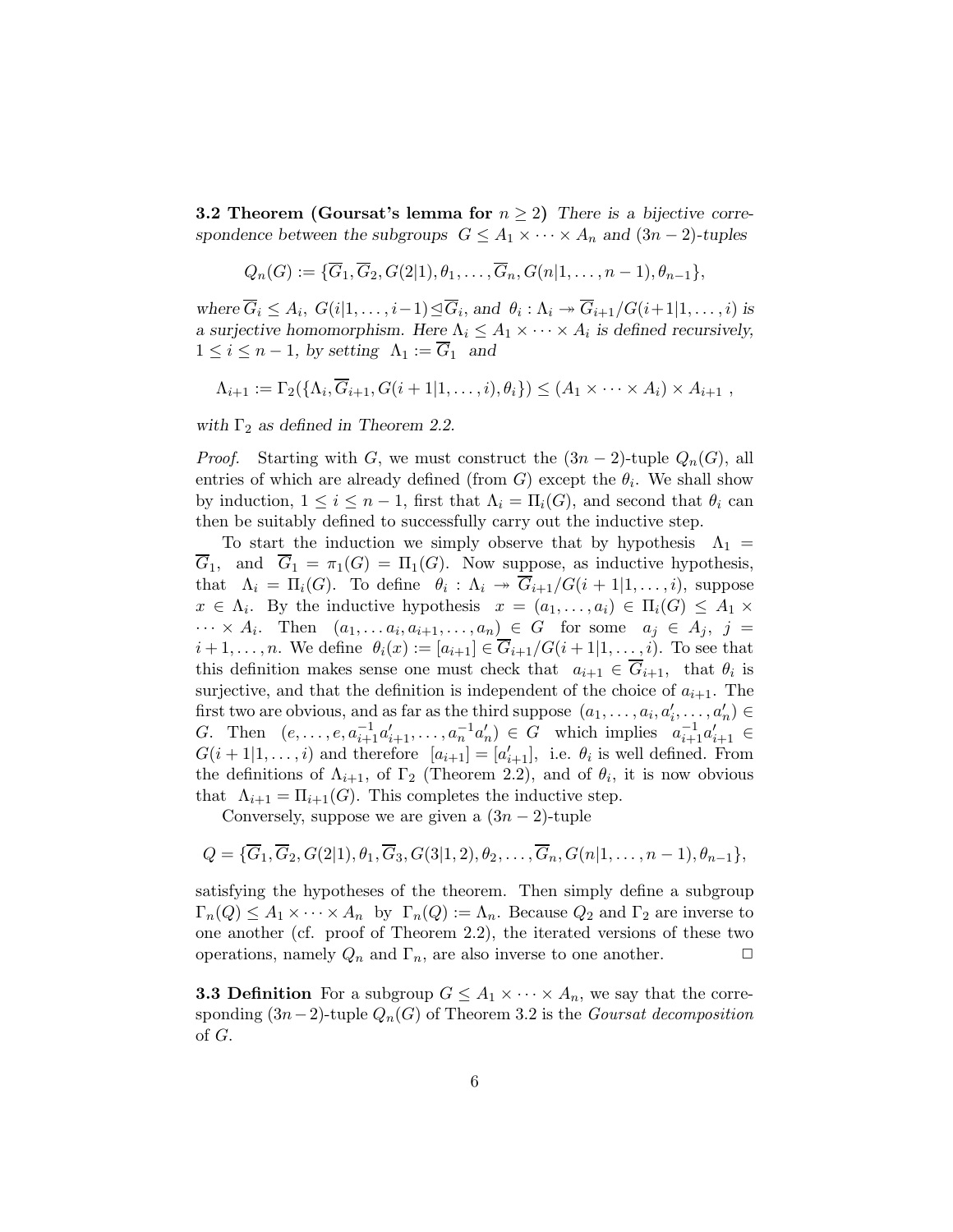We may also refer to the Goursat quintuple of Definition [2.2](#page-2-3) as a Goursat decomposition, even though it differs slightly from the quadruple  $Q_2(G)$ . In this paper the context makes clear the difference between these two possible decompositions.

<span id="page-6-1"></span>**3.4 Remark** As in Remark 2.3,  $G \leq \overline{G}_1 \times \cdots \times \overline{G}_n$ . However the rest of Remark 2.3 does not directly apply here.

## <span id="page-6-0"></span>4 Applications

There are many potentially interesting applications of the (generalized) Goursat lemma within group theory. In this section we start with several easy applications and then explore three relatively deeper applications : profinite groups, cyclic groups and p-Sylow subgroups. For example, an immediate consequence of the lemma is that the subgroup  $G$  is a sub-direct product if and only if  $\theta_j$  is the trivial homomorphism,  $1 \leq j \leq n-1$ .

<span id="page-6-2"></span>**4.1 Proposition** Let C be a class of groups closed under taking subgroups, quotient groups, and finite direct products. Let G be a subgroup of  $A_1 \times$  $\cdots \times A_n$ . Then G is in the class C iff each  $G_i$  is in C.

Proof. The proposition follows from Theorem [3.2](#page-4-1) and Remark [3.4,](#page-6-1) which taken together indicate that G is a subgroup of  $\overline{G}_1 \times \ldots \times \overline{G}_n$  and furthermore each  $\overline{G}_i$  is a quotient of  $G$ .

For example, Proposition [4.1](#page-6-2) holds for any Serre class of abelian groups and any variety of groups (in the sense of [\[Neu67\]](#page-20-9)). In particular it holds for each of the following familiar families of groups : (a) finite groups, (b) abelian groups, (c)  $p$ -groups, (d) nilpotent groups, (e) groups nilpotent of class at most  $m$ , (e) solvable groups.

To verify each of these examples, one need only verify that each class of groups satisfies the hypotheses of Proposition [4.1.](#page-6-2) This is trivial for  $(a)$ ,  $(b)$ , (c). In (e) we find that groups which are nilpotent of class at most  $m$  are closed under subgroups and quotients as [\[Rot95,](#page-20-10) Theorem 5.35, 5.36]. As well, the products of groups which are nilpotent of class at most  $m$  must be nilpotent of class at most  $m$  since the commutator subgroup of the product is the product of the commutator subgroups (similarly for  $(d)$ ). For  $(f)$  cf. [\[Rot95,](#page-20-10) Theorems 6.11, 6.12, and Corollary 6.14].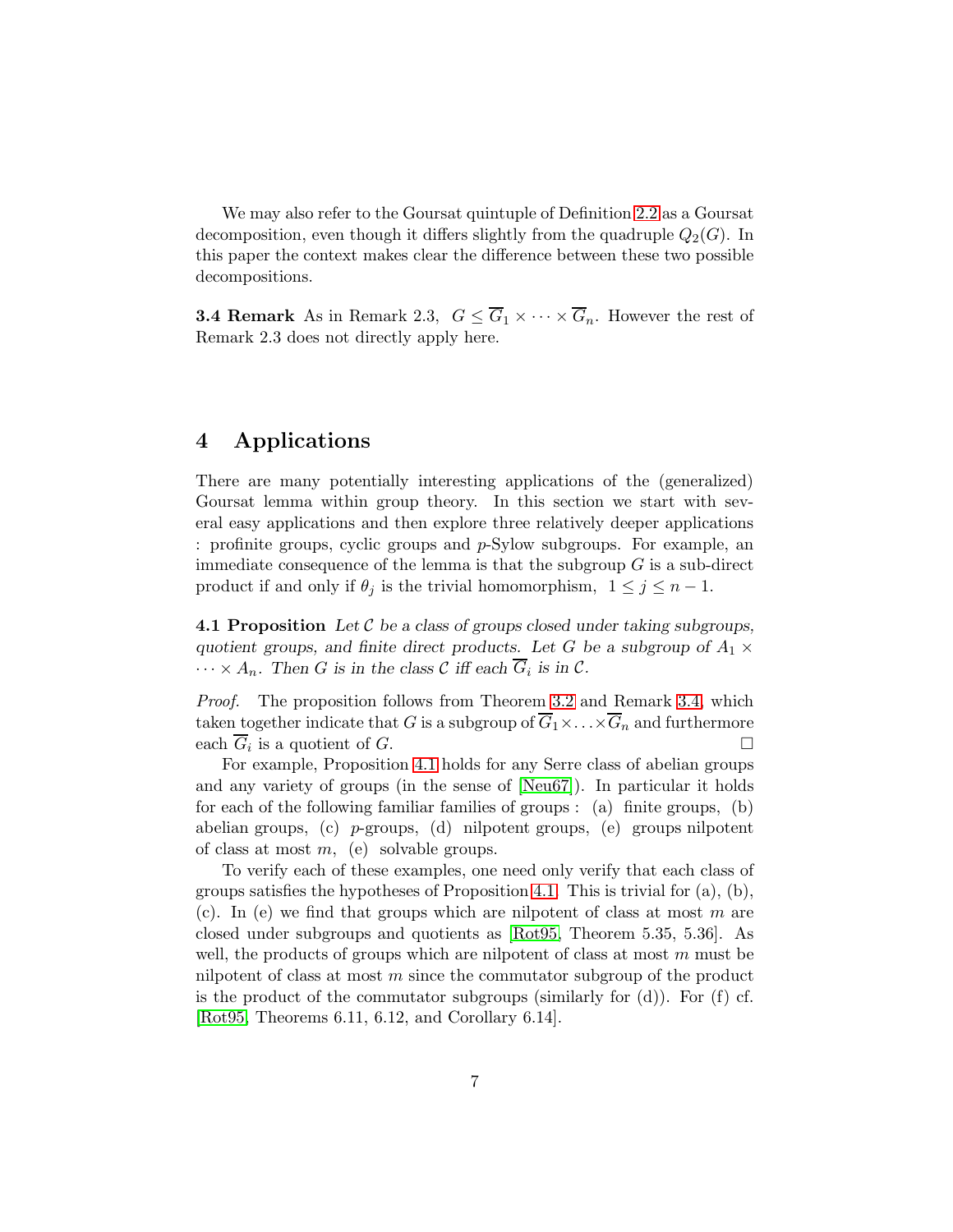It is interesting to note that Hattori, in [\[Hat61\]](#page-19-1) or [\[HZ09\]](#page-19-2), first determined the finite subgroups of the Lie group  $S^3$  (which is isomorphic to  $SU(2) \approx Sp(1) \approx Spin(3)$  as a Lie group). He then applied Goursat's lemma and Proposition [4.1](#page-6-2) to determine all finite subgroups of  $S^3 \times S^3$ . Using the results of Section [3](#page-4-0) we could now, for example, find all finite subgroups of  $S^3 \times \cdots \times S^3$ . It is also interesting that, in fact, the papers of Goursat n [\[Gou89\]](#page-19-0) and Hattori [\[Hat61\]](#page-19-1) or [\[HZ09\]](#page-19-2) study closely related questions.

As another interesting application, which also involves some topology, we consider profinite groups. Their definition and basic properties can be found in [\[Ram-Val99\]](#page-20-11). Briefly, a topological group is a profinite group if it can be obtained as an inverse limit of finite groups, each having the discrete topology. Profinite groups can also be characterized as topological groups that are Hausdorff, compact, and totally disconnected. The class of profinite groups is closed with respect to taking closed subgroups, quotient groups by a closed normal subgroup, and (arbitrary) direct products. However, arbitrary subgroups of profinite groups may not be profinite, so Proposition [4.1](#page-6-2) does not immediately apply. We shall nevertheless be able obtain a similar result by being careful about the topology.

For simplicity we start with two profinite groups  $A, B$  and a subgroup  $G \leq A \times B$ , where  $A \times B$  has the product topology and G the subspace topology. Of course G has a Goursat decomposition  $Q_2(G) = {\overline{G_1}, \overline{G_2}, G_2, \theta_1}$ as a group. We topologize  $\overline{G}_i, i = 1, 2$ , using the surjection  $\pi_i : G \twoheadrightarrow \overline{G}_i$ and giving  $\overline{G}_i$  the identification topology (also called the quotient topology). Then  $G_1 \leq G_1$  is given the subspace topology. We also note that the usual projection and inclusion maps  $\pi_i$ ,  $\iota_i$  are continuous, since the product topology is being used, and that each space  $G_i, G_i$  is a subspace of either A or  $B$ , hence is Hausdorff. Note that the notation  $G_i$  is being used here as in Theorem 2.1 (definition) and subsequently, it has nothing to do with the closure operator in topology.

**4.2 Proposition** Let A, B be profinite groups and  $G \leq A \times B$  as above. Then G is a profinite group iff each of the subgroups in the Goursat decomposition for G are profinite groups and  $\theta_1$  is continuous.

*Proof.* Suppose that G is a profinite group. Using the Hausdorff property we have  $({e} \times B) \cap G$  is a closed subgroup of G, so also profinite. But then  $\pi_2: (\{e\} \times B) \cap G \to G_2$  is a continuous bijection of a compact space onto a Hausdorff space, hence a homeomorphism. Since it is also a group isomorphism,  $G_2$  is profinite, and similarly for  $G_1$ . Since  $\iota_i(G_i)$  are closed normal subgroups of  $G$ , Remark 2.4(d) and the properties of profinite groups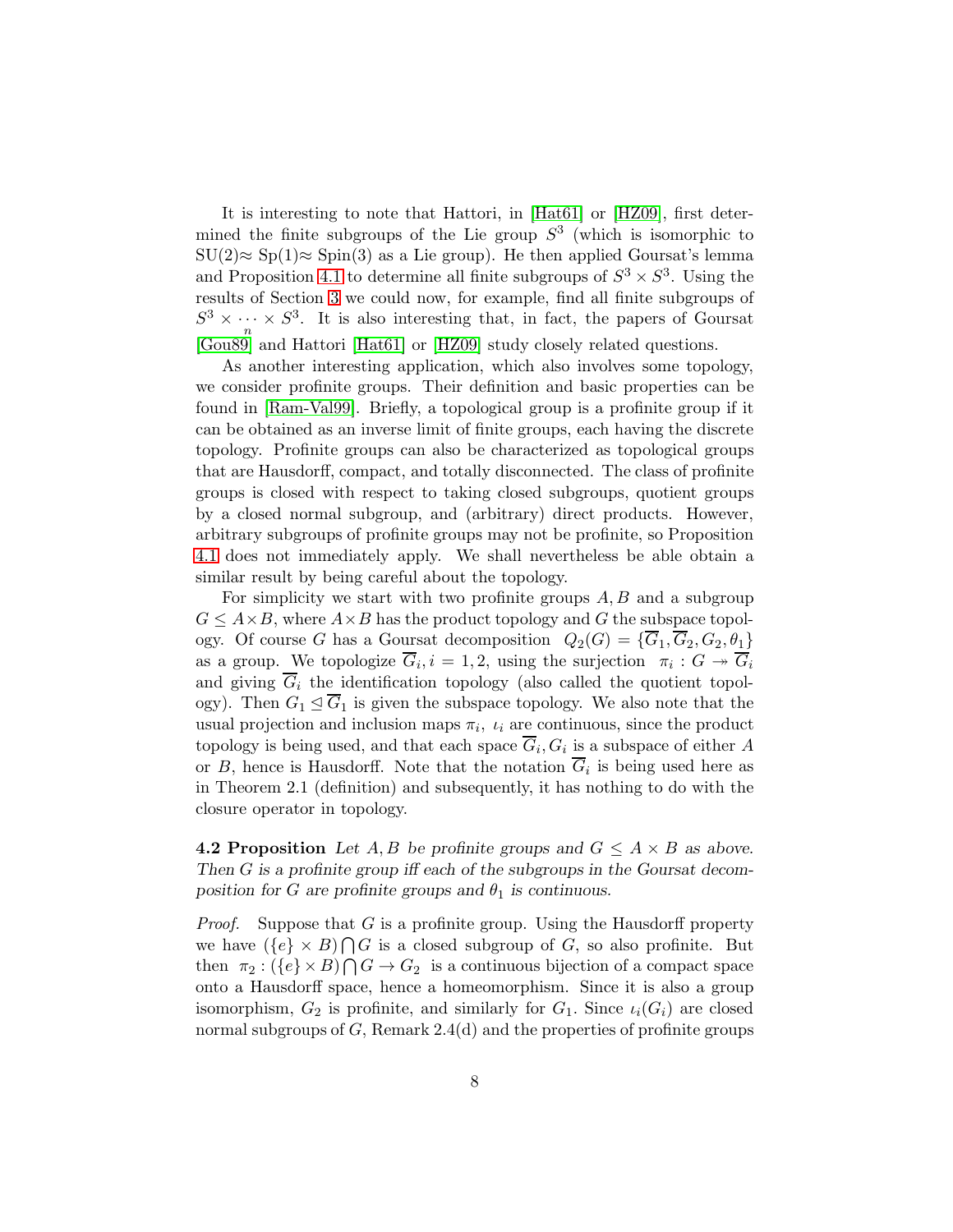imply that  $\overline{G}_i$  are also profinite. Now consider the continuous surjective homomorphism id  $\times p : \overline{G}_1 \times \overline{G}_2 \twoheadrightarrow \overline{G}_1 \times (\overline{G}_2/G_2)$ . Recalling that  $G =$  $(id \times p)^{-1}(\mathcal{G}_{\theta_1})$ , we have  $\mathcal{G}(\theta_1) = (id \times p)(G)$ . This is a continuous image of a compact space, hence compact, and hence closed since it lies in the Hausdorff space  $\overline{G}_1 \times (\overline{G}_2/G_2)$ . By the closed graph theorem  $\theta_1$  is continuous.

Conversely, suppose that  $\overline{G}_1$ ,  $\overline{G}_2$ ,  $G_2$  are profinite groups, and  $\theta_1$  is continuous. Then  $\overline{G}_2/G_2$  is also a profinite group. Since  $\theta_1$  is continuous, we must have (again by the closed graph theorem) that the graph  $\mathcal{G}_{\theta_1} \subseteq$  $\overline{G}_1 \times (\overline{G}_2/G_2)$  is a closed subgroup. The identification map  $q: \overline{G}_1 \times \overline{G}_2 \to$  $\overline{G}_1 \times (\overline{G}_2/G_2)$  is continuous, therefore  $G = q^{-1}(\mathcal{G}_{\theta_1})$  is a closed subgroup of the profinite group  $\overline{G}_1 \times \overline{G}_2$ . Hence G, being a closed subgroup of a profinite group, is itself profinite.  $\Box$ 

We remark that there is a close relation between Proposition 4.2 above and [\[Gre09,](#page-19-4) Lemma 4.6], although neither one implies the other. It is also clear that Proposition 4.2 will generalize to subgroups of finite direct products of profinite groups with more than two factors, in the obvious way.

The next application, that of determining the cyclic subgroups of  $A \times B$ , will involve more substantial use of Goursat's lemma. Cyclic subgroups are not closed under products, so Proposition [4.1](#page-6-2) does not apply. We shall henceforth use additive notation since  $\overline{G}_1, G_1, \overline{G}_2, G_2$  will be abelian. One preliminary lemma will be needed.

<span id="page-8-0"></span>**4.3 Lemma** Let  $d$  divide both  $m$  and  $n$ , and let

$$
\theta: \mathbb{Z}_m/d\mathbb{Z}_m \to \mathbb{Z}_n/d\mathbb{Z}_n
$$

be a given isomorphism, where both groups are of course isomorphic to  $\mathbb{Z}_d$ . Then there exist generators  $\alpha$ ,  $\beta$  of respectively  $\mathbb{Z}_m$  and  $\mathbb{Z}_n$  such that  $\theta([\alpha]) = [\beta],$  where  $[\alpha] = \alpha + d\mathbb{Z}_m$  and similarly  $[\beta] = \beta + d\mathbb{Z}_n$ .

*Proof.* We take  $\alpha = 1$ , and set  $\theta([1]) = [\beta_0]$ , so  $[\beta_0]$  generates  $\mathbb{Z}_n/d\mathbb{Z}_n \cong \mathbb{Z}_d$ . This means that d and  $\beta_0$  are coprime. In general  $\beta_0$  and n need not be coprime, however  $[\beta_0] = [\beta_0 + d] = [\beta_0 + 2d] = \cdots$ , so it will suffice to show that  $\beta_0 + kd$  is coprime to n for some k. By Dirichlet's famous theorem [\[Dir1837\]](#page-19-8) there are infinitely many primes in the arithmetic progression  $\{\beta_0 +$  $kd$ , so we can choose k with  $p = \beta_0 + kd$  prime and also p not a divisor of n. Then p and n are coprime, and taking  $\beta = p \in \mathbb{Z}_n$  fulfills the conclusion of the lemma.

 $\Box$ 

Lemma [4.3](#page-8-0) is necessary because given cyclic groups  $G_1$  and  $G_2$ , subgroups  $H_1 \trianglelefteq G_1$  and  $H_2 \trianglelefteq G_2$ , and an isomorphism  $\theta$  :  $G_1/H_1 \rightarrow G_2/H_2$ , a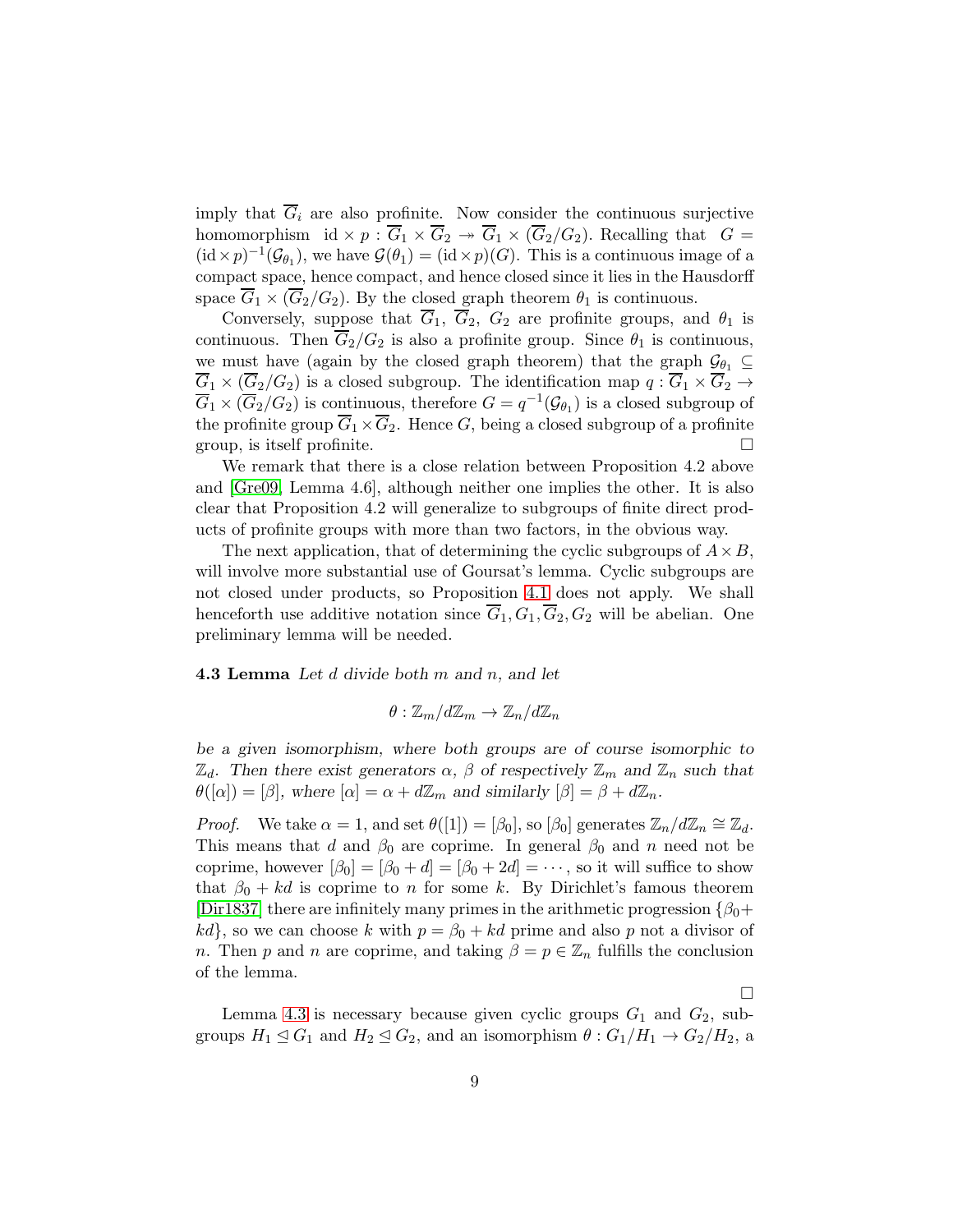representative  $\beta \in G_2$  of  $\theta([\alpha])$ ,  $\alpha$  being a generator of  $G_1$ , need not generate  $G_2$ . For example, there is an isomorphism

$$
\theta: \mathbb{Z}_{45}/9\mathbb{Z}_{45} \rightarrow \mathbb{Z}_{198}/9\mathbb{Z}_{198}
$$

defined by  $\theta([1]) = [2]$ . But  $2 \in \mathbb{Z}_{198}$  is not a generator. However,  $[2] =$  $[11] = [20] = [29]$  and although 11 and 20 are also not generators of  $\mathbb{Z}_{198}$ , 29 is coprime to 198 and so is a generator.

<span id="page-9-0"></span>**4.4 Theorem** Let G be a subgroup of  $A \times B$  with Goursat quintuple  $Q'_2(G) = {\overline{G}_1, G_1, \overline{G}_2, G_2, \theta}$ .

- (a) The subgroup G is finite cyclic if and only if  $\overline{G}_1$ ,  $\overline{G}_2$  are both finite cyclic and  $G_1, G_2$  have coprime order. Furthermore,  $|G| = \text{lcm}(|\overline{G}_1|, |\overline{G}_2|)$ .
- (b) The subgroup G is infinite cyclic if and only if either  $\overline{G}_1$  is infinite cyclic,  $\overline{G}_2$  is finite cyclic, and  $G_2 = \{0\}$ , or  $\overline{G}_2$  is infinite cyclic,  $\overline{G}_1$ is finite cyclic, and  $G_1 = \{0\}$ , or both  $\overline{G}_1$ ,  $\overline{G}_2$  are infinite cyclic with  $G_1 = G_2 = \{0\}.$

*Proof.* In either case (a) or (b),  $\overline{G}_1$  or  $\overline{G}_2$  being the homomorphic image of a cyclic group, must be cyclic, hence their respective subgroups  $G_1, G_2$  are also cyclic.

(a) Suppose G is finite cyclic, then it is generated by an element  $(\alpha, \beta)$ , whence  $\overline{G}_1$  is cyclic and generated by  $\alpha$ ,  $\overline{G}_2$  cyclic and generated by  $\beta$ . Let the respective orders of  $\overline{G}_1$ ,  $\overline{G}_2$  (i.e. of  $\alpha$ ,  $\beta$ ) be  $m, n$ , and set  $d =$  $gcd(m, n)$ . Also write  $m = m_1d$ ,  $n = n_1d$ . Then  $m_1, n_1$  are coprime, and there exist  $x, y \in \mathbb{Z}$  with  $xm_1 + yn_1 = 1$ , or equivalently  $xm + yn = d$ . Now  $n(\alpha, \beta) = (n\alpha, 0) \in G$  implies  $n\alpha \in G_1$ . Also  $m\alpha = 0 \in G_1$ . Hence  $d\alpha = (xm + yn)\alpha = x(m\alpha) + y(n\alpha) \in G_1$ . It follows that  $c\alpha \notin G_1$  if  $0 < c < d$ . For, if  $c\alpha \in G_1$ , then  $(c\alpha, 0) \in G$ . Hence  $(c\alpha, 0) = z(\alpha, \beta)$  for some integer z. Therefore  $z\beta = 0 = (c-z)\alpha$ , whence  $n|z$  and  $m|(c-z)$ . Since d divides m and n, we have d divides both  $z, c-z$ . As a result,  $d|c$ , which is a contradiction. Thus we conclude that  $G_1$  is the cyclic subgroup of  $G_1$ , generated by  $d\alpha$  and having order  $m/d = m_1$ . Similarly,  $G_2$  is generated by  $d\beta$  and has order  $n_1$ , so the orders of  $G_1$  and  $G_2$  are coprime.

Conversely, suppose  $|G_1| = m_1$  is coprime to  $|G_2| = n_1$ , and set  $d =$  $|\overline{G}_1|/|G_1| = |\overline{G}_2|/|G_2|$ ,  $m = m_1d, n = n_1d$ . Then  $d = \gcd(m, n)$ . Also  $\overline{G}_1$  will be cyclic of order m,  $\overline{G}_2$  cyclic of order n. Using the isomorphism  $\theta: \overline{G}_1/G_1 \to \overline{G}_2/G_2$  and Lemma [4.3,](#page-8-0) choose generators  $\alpha$  of  $\overline{G}_1$  and  $\beta$  of  $\overline{G}_2$ with  $\theta([\alpha]) = [\beta]$ . Then  $[\alpha]$  and  $[\beta]$  are elements of of order d, whence  $\beta$  has order  $d|G_2| = dn_1 = n$  and generates  $\overline{G}_2$ . Also, by Goursat's lemma,  $\gamma =$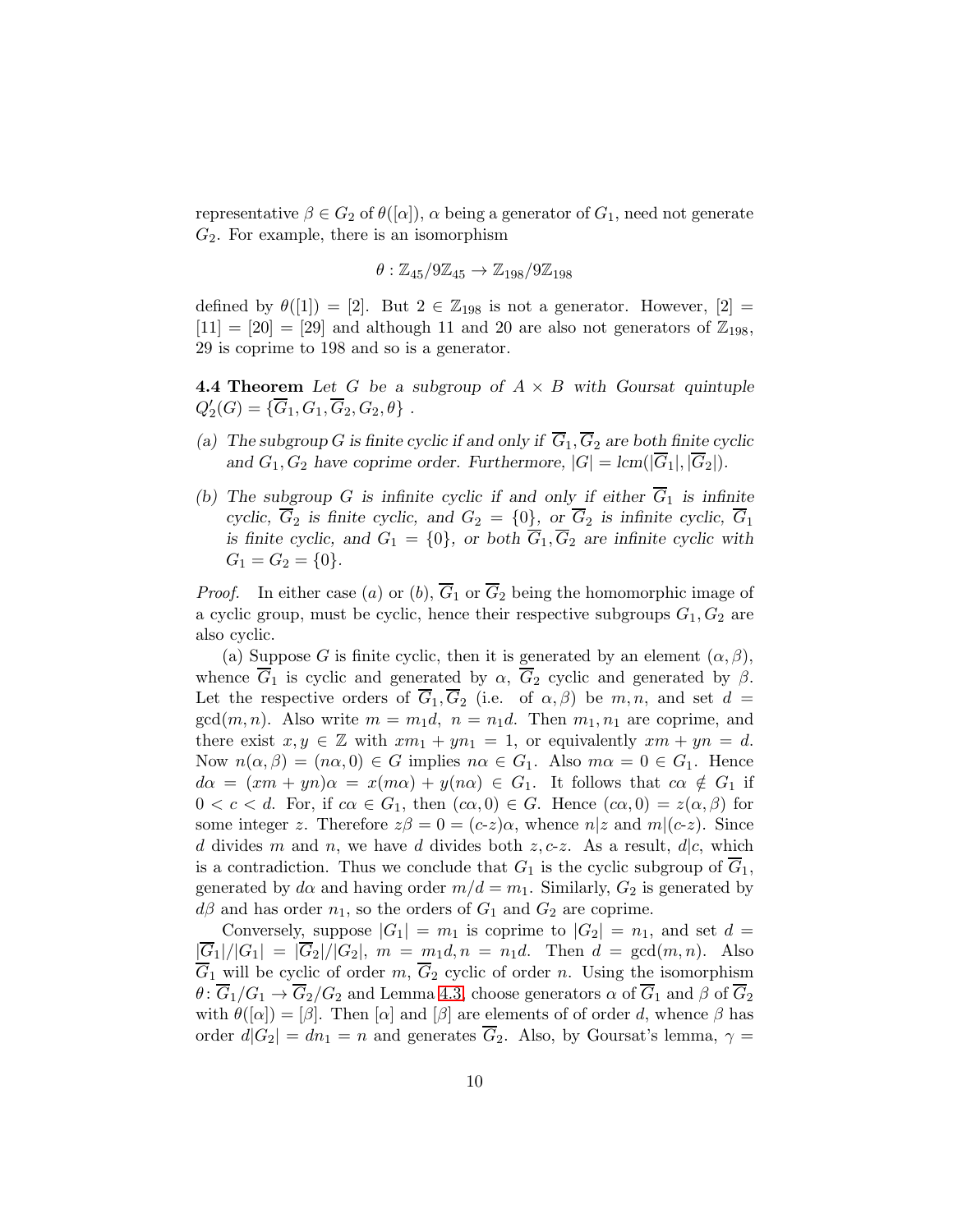$(\alpha, \beta) \in G$ . Finally, the order of  $\gamma$  is  $\text{lcm}(o(\alpha), o(\beta)) = \text{lcm}(m, n) = (mn/d) =$  $dm_1n_1$ . Further, again using Goursat's lemma,  $|G| = |\mathcal{G}_{\theta}||G_1||G_2| = dm_1n_1$ . Thus G is cyclic of this order and generated by  $(\alpha, \beta)$ .

(b) Since G is infinite and  $G \subseteq \overline{G}_1 \times \overline{G}_2$ , at least one of  $\overline{G}_1, \overline{G}_2$  must be infinite cyclic. Without loss of generality, suppose  $\overline{G}_1 \approx \mathbb{Z}$ . Now suppose  $(\alpha, \beta)$  generates the cyclic group G, then  $\alpha$  generates  $\overline{G}_1$ , and  $\beta$  generates  $\overline{G}_2$ . We claim that  $G_2 = \{0\}$ . For, if  $y \in G_2$  then  $y = r\beta$  for some integer r, whence  $(0, y) = r(0, \beta) \in G$ . This implies  $(0, y) = k(\alpha, \beta) = (k\alpha, k\beta)$ for some integer k. Therefore  $k\alpha = 0$ , whence  $k = 0$  and  $y = k\beta = 0$ . Hence  $G_2 = \{0\}$ . We now consider separately the cases  $\overline{G}_2$  infinite and  $\overline{G}_2$ finite (the case  $\overline{G}_1$  finite and  $\overline{G}_2 \approx \mathbb{Z}$  is symmetric to the latter, so can be omitted).

Suppose first  $G \approx \mathbb{Z}$  with  $\overline{G}_2 \approx \mathbb{Z}$ . Then the argument in the previous paragraph now also implies  $G_1 = \{0\}$ . Conversely, suppose  $\overline{G}_1 \approx \overline{G}_2 \approx \mathbb{Z}$ and  $G_1 = G_2 = \{0\}$ . Then the isomorphisms (cf. Remark 2.3)

$$
G/(G_1 \times G_2) \approx \overline{G}_1/G_1 \stackrel{\theta}{\to} \overline{G}_2/G_2
$$

reduce to  $G \approx \overline{G}_1 \approx \overline{G}_2 \approx \mathbb{Z}$ .

Secondly, for the remaining case, suppose  $G \approx \mathbb{Z}, \overline{G}_1 \approx \mathbb{Z}$  as before and now  $\overline{G}_2 \approx \mathbb{Z}_n$  is cyclic of order  $n, n \geq 2$ . Then  $n(\alpha, \beta) = (n\alpha, 0)$  implies  $n\alpha \in G_1$  and clearly  $i\alpha \notin G_1$  if  $i < n$ . Thus  $G_1 \approx n\mathbb{Z}$ , and as before  $G_2 = \{0\}.$ 

Conversely, suppose  $\overline{G}_1 \approx \mathbb{Z}, G_1 \approx n\mathbb{Z}, \overline{G}_2 \approx \mathbb{Z}_n$  and  $G_2 = \{0\}$ . In this case we have the isomorphism  $\theta \colon \overline{G}_1/G_1 \to \overline{G}_2/G_2 \approx \mathbb{Z}_n$ . Let  $\alpha \in \overline{G}_1$  with [ $\alpha$ ] generating  $\overline{G}_1/G_1$ . Then  $\theta([\alpha]) = [\beta] = \beta$  generates  $\overline{G}_2/G_2 = \overline{G}_2 \approx \mathbb{Z}_n$ . We claim that G is generated by the single element  $(\alpha, \beta)$ , and thus is infinite cyclic. To see this, let  $(x, y) \in G \subseteq \overline{G}_1 \times \overline{G}_2$ , so  $x = j\alpha, y = k\beta$ for some integers j, k. Furthermore  $(x, y) \in G$  implies  $\theta([x]) = [y] = y$ , which gives  $k\beta = y = \theta(j\alpha) = j(\theta([\alpha])) = j\beta$ . Then  $j \equiv k \pmod{n}$ , so  $j(\alpha, \beta) = (j\alpha, j\beta) = (j\alpha, k\beta) = (x, y).$ 

 $\Box$ 

**4.5 Theorem** Let G be a subgroup of  $A \times B \times C$  with its Goursat decomposition  $\{\overline{G}_1, \overline{G}_2, G(2|1), \theta_1, \overline{G}_3, G(3|1,2), \theta_2\}$ .

(a) The subgroup G is finite cyclic if and only if  $\overline{G}_1$ ,  $\overline{G}_2$ ,  $\overline{G}_3$  are finite cyclic and each of the pairs of integers  $(|G(1|2)|, |G(2|1)|), (|G(1|3)|, |G(3|1)|),$  $(|G(2|3)|, |G(3|2)|)$  is coprime. In this case one also has

$$
|G| = lcm(|G_1|, |G_2|, |G_3|).
$$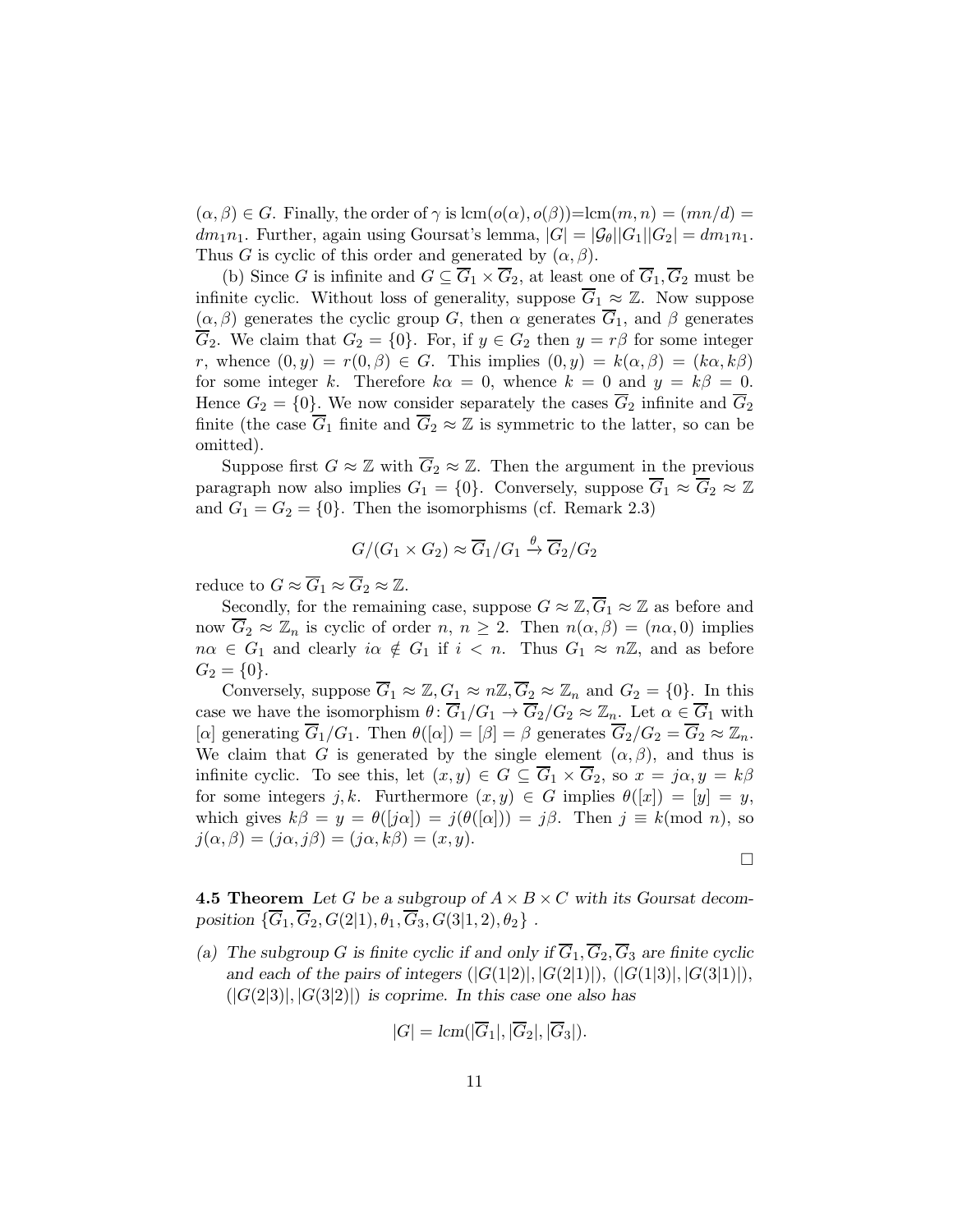- (b) The subgroup  $G$  is infinite cyclic if and only if one of the following three cases (up to obvious permutation of indices) occur :
	- (i)  $\overline{G}_1 \approx \mathbb{Z}, \overline{G}_2$  and  $\overline{G}_3$  are finite cyclic,  $G(2|1) = G(3|1) = \{0\}$ , and  $G(2|3), G(3|2)$  are coprime.
	- (ii)  $G_1 \approx G_2 \approx \mathbb{Z}$ ,  $G_3$  finite cyclic, and  $G(2|1) = G(3|1) = G(1|2) =$  $G(3|2) = \{0\}.$
	- (iii)  $\overline{G}_i \approx \mathbb{Z}$  for  $i = 1, 2, 3$  and  $G(i|j) = 0$  for  $1 \leq i \neq j \leq 3$ .

*Proof.* (a) If G is finite cyclic, then so is  $\overline{G}_{12} = \Pi_2(G) \subseteq A \times B$ . Applying part (a) of Theorem [4.4](#page-9-0) to  $\overline{G}_{12}$  gives us  $\overline{G}_1$ ,  $\overline{G}_2$  finite cyclic with  $|G(1|2)|$ coprime to  $|G(2|1)|$ . The other conditions follow by symmetry.

Conversely, suppose  $\overline{G}_1$ ,  $\overline{G}_2$ ,  $\overline{G}_3$  are all finite cyclic with respective orders  $m, n, p$ , and that the three coprimality conditions hold. Let

$$
G_{12} = \iota_{12}^{-1}(G) = \{ (a, b) \in \overline{G}_1 \times \overline{G}_2 | (a, b, e) \in G \}.
$$

Applying Theorem [4.4\(](#page-9-0)a) two times we obtain that  $\overline{G}_{12}$  and  $G_{12}$  are both finite cyclic with respective orders  $\text{lcm}(m, n)$ ,  $\text{lcm}(|G(1|3)|, |G(2|3)|)$ . We next apply Theorem [3.2,](#page-4-1) which tells us that  $G$  is determined by the surjection  $\theta_2$ :  $\overline{G}_{12} \rightarrow \overline{G}_3/G(3|1,2)$ . A third application of Theorem [4.4\(](#page-9-0)a) now tells us that G will be cyclic if  $|G_{12}|$  and  $|G(3|1, 2)|$  are coprime. But  $|G_{12}| =$  $lcm(|G(1|3)|, |G(2|3)|)$ , and  $|G(3|1, 2)|$  is a divisor of  $G(3|1)$  which is coprime to  $|G(1|3)|$ . Thus  $|G(3|1, 2)|$  is coprime to  $|G(1|3)|$ , and similarly is coprime to  $|G(2|3)|$ , so also coprime to their least common multiple  $|G_{12}|$ .

(b) The three cases when  $G$  is infinite cyclic all follow from Theorem [4.4\(](#page-9-0)b) in obvious ways, namely in  $(b)(i)$  we use  $A \times B \times C \approx A \times (B \times C)$ , in  $(b)(ii)$  and  $(b)(iii)$  we use  $A \times B \times C \approx (A \times B) \times C$ . We omit the details.  $\Box$ 

The generalization of this theorem to  $n \geq 3$  is now clear, albeit cumbersome to state since there will be many cases involved.

Determining the Sylow p-subgroups of a a group  $G \leq A_1 \times \cdots \times A_n$ in terms of the Goursat decomposition of  $G$  is an application of a slightly different type. Our main result in this direction, Theorem 4.8 below, gives a very simple and natural answer to this question, and not only for finite groups but for certain classes of infinite groups. We therefore commence with a brief discussion of Sylow p-subgroups for groups that are not necessarily finite, taking p to be a fixed prime for the remainder of this section.

The Sylow p-subgroups of an arbitrary group  $G$  are easily defined as its maximal p-subgroups, which always exist by a Zorn's lemma argument.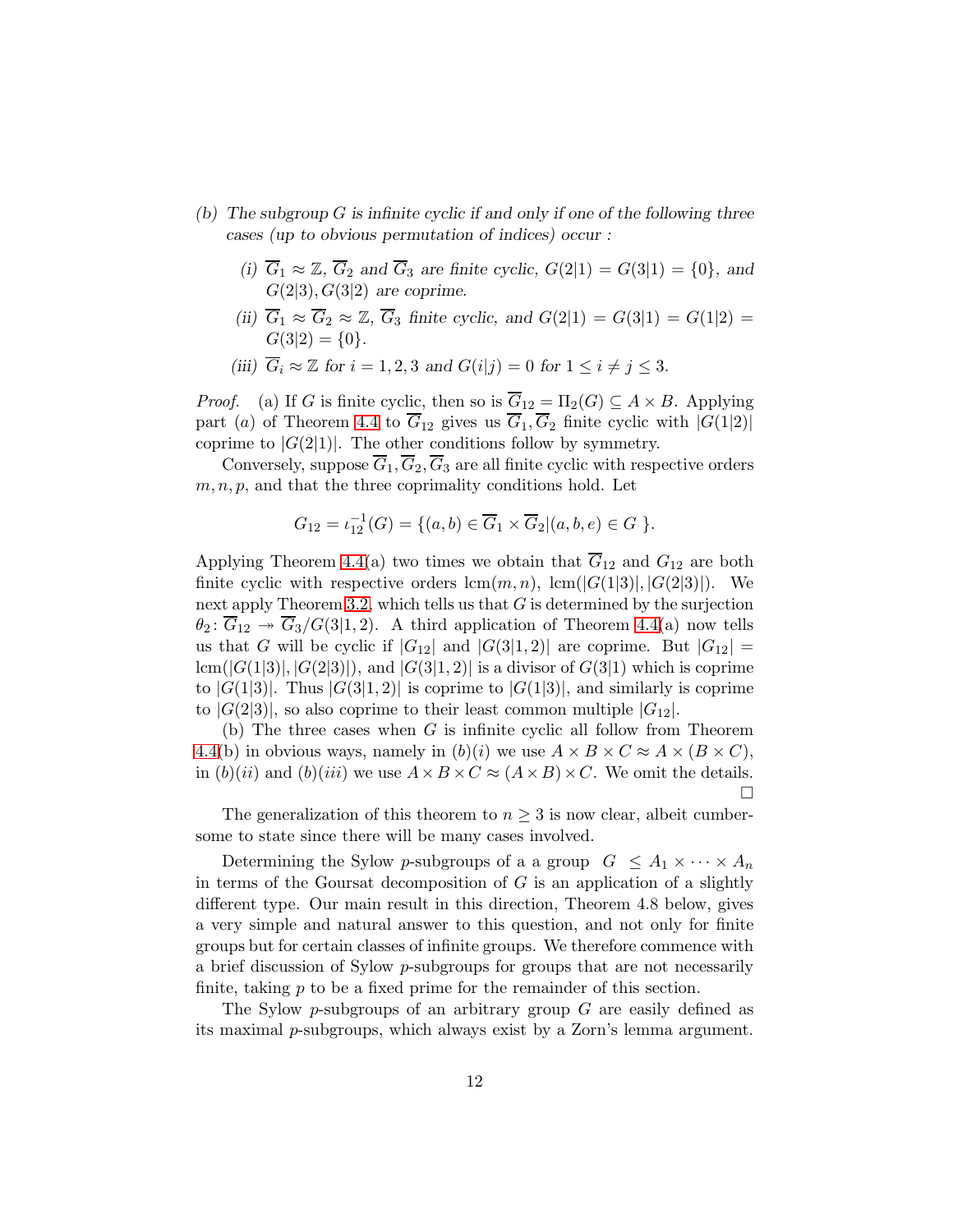However, following [\[Rob82,](#page-20-12) Section 14.3], one sees that without some sort of finiteness hypothesis the familiar Sylow theorems (for a finite group) can fail badly. Indeed it is possible for two Sylow p-subgroups to even have different cardinalities, let alone be isomorphic or conjugate. One hypothesis that will insure the usual Sylow theorems hold, namely that all Sylow psubgroups are conjugate and their number is both finite and congruent to 1 modulo  $p$ , is that there exists a Sylow  $p$ -subgroup with a finite number of conjugates. This theorem was proved in 1938 by Dieman, Kurosh, Uztov [\[DKU38\]](#page-19-9) and in 1940 by Baer [\[Baer40\]](#page-19-10) . We shall call this finite conjugacy property " $FC_p$ " and also call this theorem the " $FC_p$  theorem." We shall consider a further finiteness property, that the group is a virtual  $p$ -group, i.e. it has a p-subgroup with finite index.

It is easy to see that a virtual p-group satisfies  $FC_p$ , for suppose G is a virtual p-group. Then it has a p-subgroup  $M$  of finite index, and without loss of generality (enlarging  $M$  if necessary) we may suppose  $M$  is a Sylow p-subgroup. The number of conjugates of M is given by the index  $[G: N_M]$ of its normalizer  $N_M$ , and since  $N_M \geq M$  this index is finite, proving the  $FC_p$  property. On the other hand, since any abelian group trivially satisfies  $FC_p$ , it is clear that  $FC_p$  does not imply that the group is a virtual p-group.

The next proposition gives us an easy way to identify a Sylow p-subgroup in a virtual  $p$ -group and along with the lemma that follows it will make the proof of the main result, Theorem 4.8 below, quite easy.

**4.6 Proposition** Let G be a virtual p-group and M a p-subgroup. Then M is a Sylow p-subgroup if and only if  $[G : M]$  is coprime to p.

*Proof.* Suppose  $M \leq H \leq G$ , then  $[G : M] = [G : H] \cdot [H : M]$ . If  $[G : M]$ is coprime to p then it follows that  $[H : M]$  is also coprime to p. If also H is a p-group this can only happen if  $[H : M] = 1$ , whence M is a maximal p-subgroup and thus Sylow.

Conversely suppose  $M_1$  is a Sylow p-subgroup. We have already argued above that any virtual p-group  $G$  admits a Sylow p-subgroup  $M$  having finite index. Since G also satisfies  $FC_p$ ,  $M, M_1$  are conjugate by the  $FC_p$ theorem and hence have the same index in  $G$ , so we can deal with  $M$ . Now  $[G : M] = [G : N_M] \cdot [N_M : M]$ , all being finite numbers. Again by the  $FC_p$ theorem,  $[G: N_M] \equiv 1 \pmod{p}$ , and is thus coprime to p. Since  $M \leq N_M$ and is also a Sylow p-subgroup of  $N_M$ , it is easy to see that  $[N_M : M]$  is also coprime to p by considering the finite group  $N_M/M := A$  which has order  $[N_M : M]$ , and the surjection  $N_M \rightarrow A$  (the Sylow p-subgroup of A must be trivial, otherwise its inverse image would be a *p*-subgroup of  $N_M$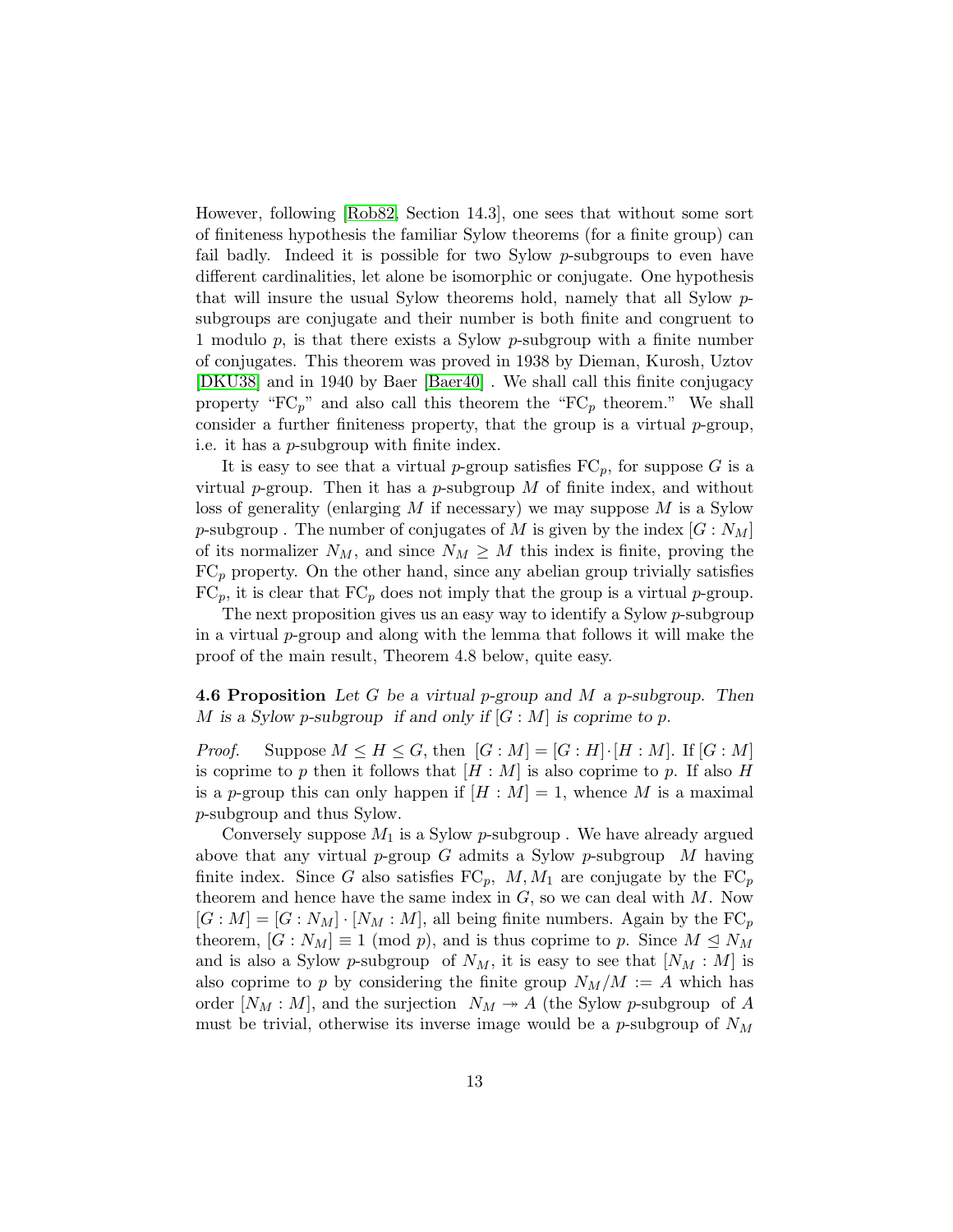strictly larger than  $M$ ).

The next lemma is a "non-commutative" version of a result that is familiar in abelian categories, where it follows at once by taking the quotient objects to form a third exact row in the diagram.

**4.7 Lemma** Let G be any group, M any subgroup, and  $\pi$  a surjective homomorphism of G onto a group H. Consider the commutative diagram



where K,  $K_1$  are the respective kernels of  $\pi, \pi | M$ , and  $H_1$  is the image of  $\pi|M$ . Then one has the following relation of (possibly infinite) cardinal numbers :  $[G : M] = [H : H_1] \cdot [K : K_1]$ .

*Proof.* Since  $K \trianglelefteq G$ , it is standard, cf. [\[Rot95,](#page-20-10) Theorem 2.13], that  $KM = MK = K \vee M$  is a subgroup of G. Another standard fact is that  $[G : M] = [G : MK] \cdot [MK : M]$ , cf. [\[Rob82,](#page-20-12) Section 1.3.5]. The plan of this proof is to show that  $[G : MK] = [H : H_1]$  and  $[MK : M] = [K : K_1]$ , which will complete the proof.

For  $[G: MK]$  let us first note that  $MK = \pi^{-1}(H_1)$ . Then  $[G: MK] =$  $[H:H_1]$  is part of [\[Hall59,](#page-19-11) Theorem 2.3.4].

For  $[MK : M]$ , let  $K = \bigsqcup x_i K_1$  be a coset decomposition of K, where  $x_i \in K$ ,  $i \in \mathcal{I}$ , and  $x_i^{-1}x_j \in K_1$  if and only if  $i = j$ . By definition  $|\mathcal{I}| = [K : K_1].$  Now consider  $\bigcup x_i M \subseteq MK$ . Now  $x_i^{-1} x_j \in M$  implies  $x_i^{-1}x_j \in K \cap M = K_1$ , which implies  $i = j$ . Hence  $\bigcup x_i M = \bigcup x_i M \subseteq M K$ . Further, if  $g \in MK = KM$ , then  $g = km = x_i k_1 m$  for some  $k \in K, m \in M$ , and  $k = x_i k_1$  for some  $i \in \mathcal{I}$  and some  $k_1 \in K_1$  (given k, i and  $k_1$  are unique). Thus  $g = x_i(k_1m) \in \bigsqcup x_iM$ , showing that  $MK = \bigsqcup x_iM$  from which  $[MK : M] = |\mathcal{I}| = [K : K_1].$ 

**4.8 Corollary** Let G be a virtual p-group. Then any normal subgroup  $K$ or any quotient group  $H$  is also a virtual p-group.

*Proof.* Given a normal subgroup K let  $H = G/K$ , or given a quotient group H let K equal the kernel of the projection map  $G \rightarrow H$ . Also, let  $M$  be a p-subgroup of  $G$  with finite index. This gives exactly the situation of Lemma 4.6, and since  $[G : M]$  is finite the lemma implies that both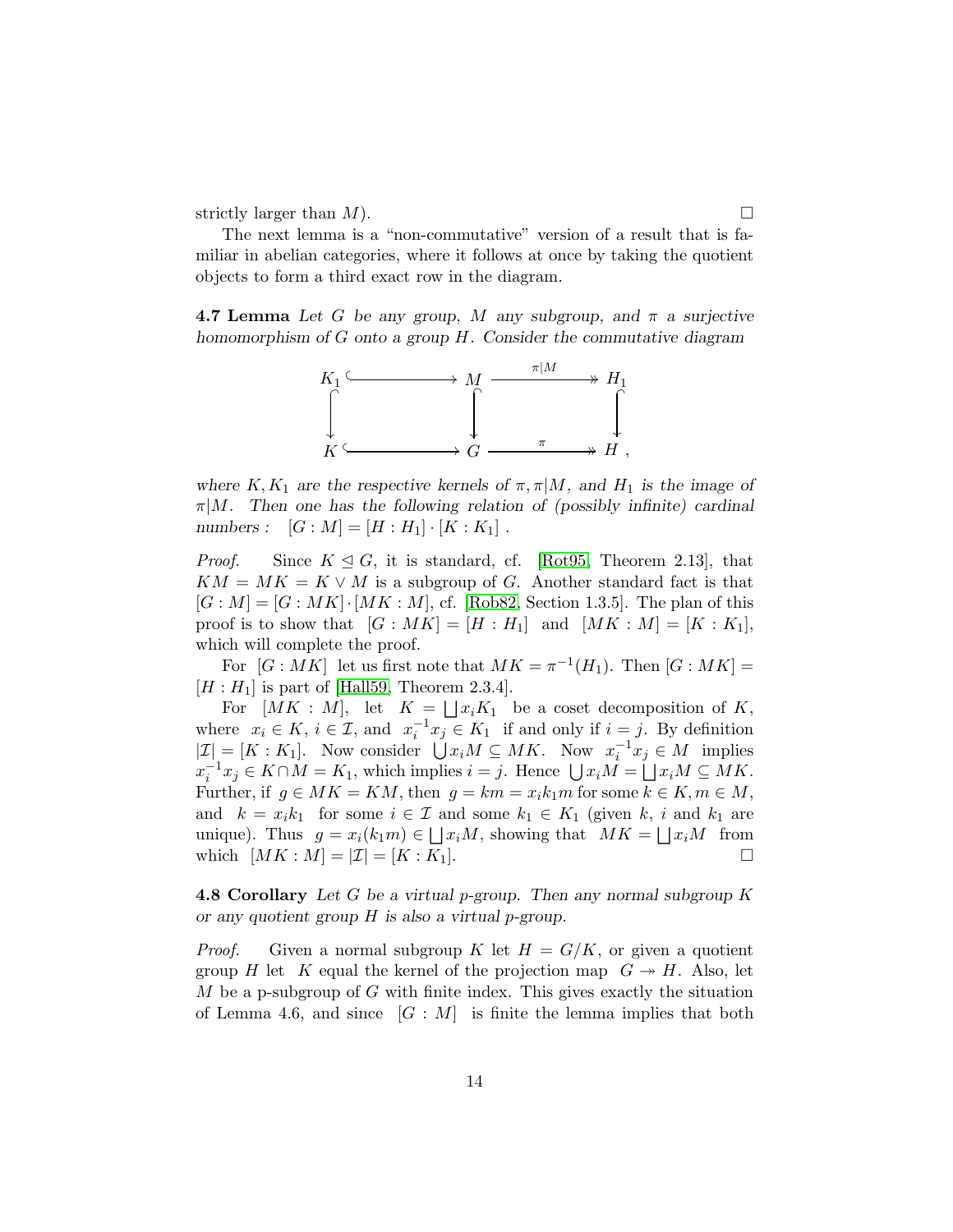$[K: K_1], [H: H_1]$  are finite. Clearly  $K_1$  and  $H_1$  are p-groups since M is a *p*-group. Thus K and H are virtual *p*-groups.  $\square$ 

#### **4.9 Theorem** Let  $G \leq A \times B$  be a virtual p-group.

(a) If M is a Sylow p-subgroup of G, then  $M_i$  is a Sylow p-subgroup of  $G_i$  and  $M_i$  is a Sylow p-subgroup of  $G_i$ .

(b) Conversely, if  $N \leq G$  has Goursat quintuple  $(\overline{N}_1, N_1, \overline{N}_2, N_2, \theta_N)$ with  $N_i$  a Sylow p-subgroup of  $G_i$  and  $N_i$  a Sylow p-subgroup of  $G_i$ , then  $N$  is a Sylow p-subgroup of  $G$ .

Proof. First, for both parts of the proof, notice that G being a virtual p-group implies, by Remark 2.3(d) and Corollary 4.7, that  $\overline{G}_i$  and  $G_i \approx$  $\iota_i(G_i)$ ,  $i = 1, 2$ , are also virtual p-groups.

(a) Let M be a Sylow p-subgroup of G, then  $[G : M]$  is coprime to p by Proposition 4.5. Applying Lemma 4.6 to Remark 2.3(d), with  $\pi$  replaced by  $\pi_1, H_1, H$  replaced respectively by  $\overline{M}_1, \overline{G}_1$ , and  $K_1, K$  replaced respectively (up to isomorphism) by  $M_2, G_2$ , we obtain  $[G : M] = \overline{G}_1 : \overline{M}_1] \cdot [G_2 : M_2]$ . Hence  $[\overline{G}_1 : \overline{M}_1], [G_2 : M_2]$  are also coprime to p. Since M is a p-group so are  $\overline{M}_1, M_2$ , and since we have already observed that  $\overline{G}_1, G_2$  are virtual p groups, Proposition 4.5 implies that  $\overline{M}_1, M_2$  are respectively Sylow psubgroups of  $\overline{G}_1, G_2$ . The proof for  $\overline{M}_2, M_1$  is similar.

(b) Conversely, given the hypotheses of (b), N must first of all be a  $p$ -group by Proposition 4.1(c). The steps for proving (a) above can now all be reversed to show that  $[G : N]$  is coprime to p, and hence by Proposition 4.5 N is a Sylow p-subgroup of G.  $\Box$ 

Using the correspondence between the symmetric and asymmetric versions of Goursat's lemma (Section 2) and Theorem 3.2, the generalization of Theorem 4.8 to subgroups of a finite direct product is clear and we simply state it here without proof.

**4.10 Theorem** Let  $G \leq A_1 \times \cdots \times A_n$  be a virtual p-group and have Goursat decomposition

$$
Q_n(G) = \{\overline{G}_1, \overline{G}_2, G(2|1), \theta_1, \ldots, \overline{G}_n, G(n|1, \ldots, n-1), \theta_{n-1}\}\
$$

as in Theorem 3.2.

(a) If M is a Sylow p-subgroup of G, then  $M_i$  is a Sylow p-subgroup of  $\overline{G}_i$  and  $M(i|1,\cdots i-1)$  is a Sylow p-subgroup of  $G(i|1,\cdots i-1)$ ,  $2 \leq i \leq n$ . (b) Conversely, if  $N \leq G$  has Goursat (2n-3)-tuple

$$
\{\overline{N}_1, \overline{N}_2, N(2|1), \varphi_1, \overline{N}_3, N(3|1,2), \varphi_2, \dots, \overline{N}_n, N(n|1, \dots, n-1), \varphi_{n-1}\}\
$$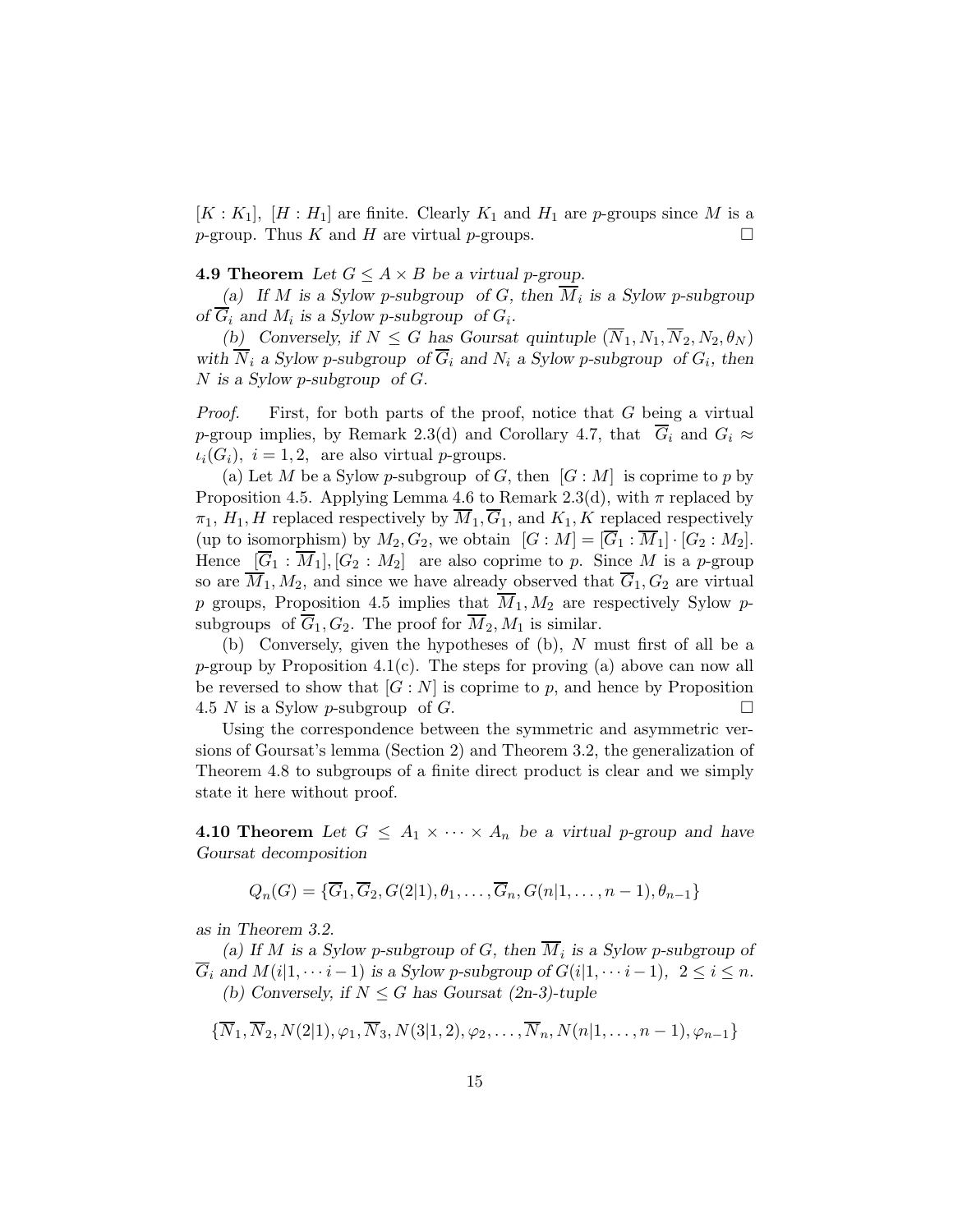with each  $\overline{N}_i$  a Sylow p-subgroup of  $\overline{G}_i$  and each  $N(i|1,\cdots i-1)$  a Sylow p-subgroup of  $G(i|1, \cdots i-1)$ ,  $2 \leq i \leq n$ , then N is a Sylow p-subgroup of G.

We close this section with two questions.

4.11 Remark (a) One can ask whether Theorems 4.8, 4.9 hold under the weaker hypothesis that G is an  $FC_p$  group. The answer is no. Let G be the infinite cyclic subgroup of  $\mathbb{Z} \times \mathbb{Z}_3$  generated by  $(1, 1)$ ,  $p = 3$ , and recall that any abelian group satisfies  $FC_p$ . The Sylow 3- subgroup M of G equals  $\{0\}$ , hence  $\overline{M}_1 = \{0\}$  whereas  $\overline{G}_1 = \mathbb{Z}_3$  has Sylow 3-subgroup  $\mathbb{Z}_3$ .

(b) In Corollary 4.7 we have seen that any normal subgroup of a virtual p-group is also a virtual p-group. Does this hold for any subgroup?

# 5 Appendix : An example illustrating the necessity of the asymmetric Goursat lemma

When moving from Goursat's lemma to the asymmetric version of Goursat's lemma in Section [2,](#page-2-0) we used the first isomorphism theorem to show that the required isomorphism

$$
\theta \colon \overline{G}_1/G_1 \xrightarrow{\approx} \overline{G}_2/G_2
$$

corresponds uniquely to a surjection

$$
\theta_1\colon \overline{G}_1\twoheadrightarrow \overline{G}_2/G_2.
$$

Now that we have derived Goursat's lemma for  $n \geq 2$ , it is tempting to use analogous reasoning to try to obtain a symmetric version of the lemma for  $n \geq 3$ . For  $n = 3$ , such a lemma would make use of the three lattices of subgroups, each subgroup being normal in the one above it (and using the notation of Section [3\)](#page-4-0):



together with the isomorphisms

$$
\theta: \overline{G}_1/G(1|2) \to \overline{G}_2/G(2|1)
$$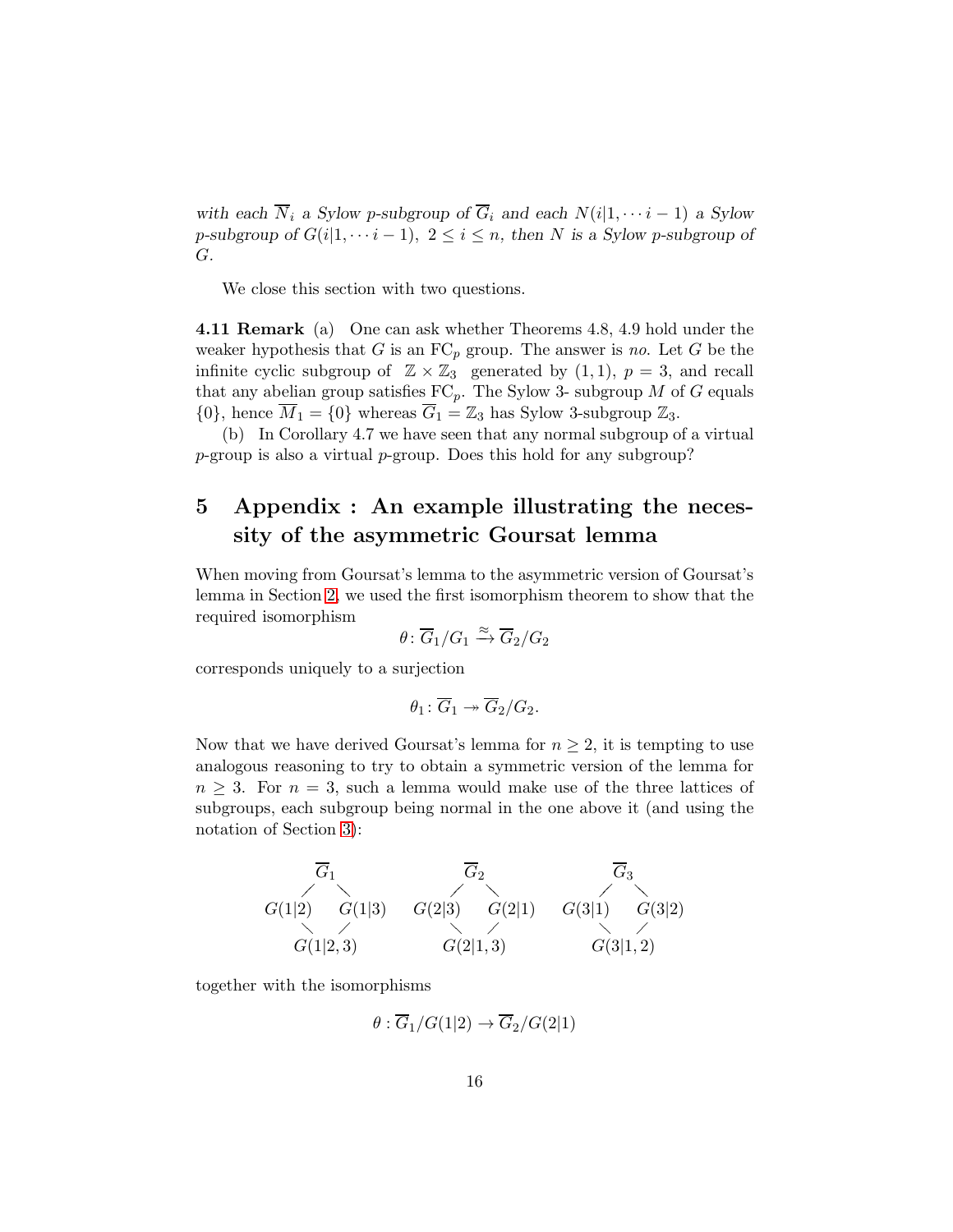$$
\phi: \overline{G}_2/G(2|3) \to \overline{G}_3/G(3|2)
$$
  

$$
\psi: \overline{G}_3/G(3|1) \to \overline{G}_1/G(1|3)
$$

and also the isomorphisms

$$
\tilde{\theta}: G(1|3)/G(1|2,3) \to G(2|3)/G(2|1,3)
$$
  

$$
\tilde{\phi}: G(2|1)/G(2|1,3) \to G(3|1)/G(3|1,2)
$$
  

$$
\tilde{\psi}: G(3|2)/G(3|1,2) \to G(1|2)/G(1|2,3).
$$

The desired lemma would then state that this information uniquely determines the original subgroup G of  $A \times B \times C$ . In fact, this is not the case. Indeed, we now give an example of two subspaces of the product  $A \times B \times C$ of three vector spaces, each of dimension at least 2 (say over  $\mathbb R$  or  $\mathbb Q$ ), which generate all of the same data as given above but nevertheless are not the same subspace, thereby showing that a symmetric version of the lemma for  $n = 3$  is impossible. We remark that by applying forgetful functors this could also be considered as an example in the category of abelian groups as well as the category of groups.

Choose linearly independent vectors  $a_1$  and  $a_2$  in  $A$ ,  $b_1$  and  $b_2$  in  $B$ , and  $c_1$  and  $c_2$  in C. Consider the 3-dimensional subspace

$$
V = \text{Span}\{(a_1, b_1, c_1), (a_2, b_2, c_2), (a_1 + a_2, b_1 + 2b_2, c_1 + 3c_2)\}
$$

of  $A \times B \times C$ , and similarly define a second 3-dimensional subspace by

$$
V' = \text{Span}\{(a_1, b_1, c_1 + 2c_2), (a_1, b_1 - b_2, c_1), (a_1 + 2a_2, b_1, c_1)\}.
$$

To compare these subspaces, we determine the twelve subspaces and nine isomorphisms presented in the subspace lattice at the beginning of this section. For example, we find that for the subspace  $V$ , an element  $(a, b, c)$  of the subspace  $G(1|2) = \{a \in A | (a, 0, c) \in V \text{ for some } c \in C\}$  is determined by the existence of scalars  $x, y$  and  $z$  such that

$$
a = xa_1 + ya_2 + z(a_1 + a_2)
$$

and

$$
0 = xb_1 + yb_2 + z(b_1 + 2b_2).
$$

Since  $b_1$  and  $b_2$  are linearly independent, this leads us to the equations

$$
x + z = 0 \qquad \text{and} \qquad y + 2z = 0
$$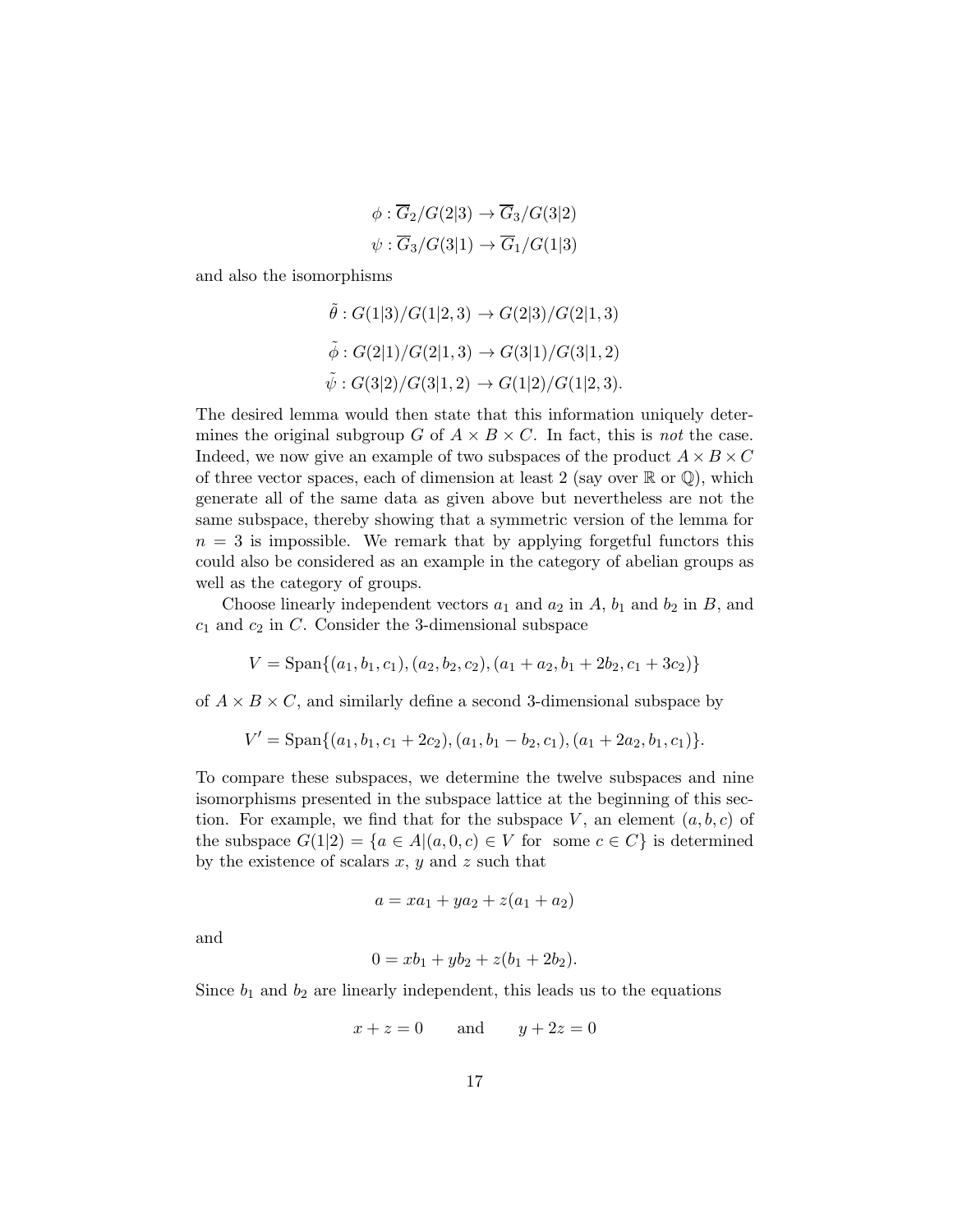whose solutions are  $x = y/2 = -z$ . Thus,  $a = xa_1 + ya_2 + z(a_1 + a_2) = xa_2$ and  $G(1|2) = \text{Span}\{a_2\}$ . In a similar fashion, we find the following subspaces of  $V$ :

$$
\overline{G}_1 = \text{Span}\{a_1, a_2\}, \quad \overline{G}_2 = \text{Span}\{b_1, b_2\}, \quad \overline{G}_3 = \text{Span}\{c_1, c_2\},G(1|2) = \text{Span}\{a_2\}, \quad G(2|3) = \text{Span}\{b_2\}, \quad G(3|1) = \text{Span}\{c_2\},G(1|3) = \text{Span}\{a_2\}, \quad G(2|1) = \text{Span}\{b_2\}, \quad G(3|2) = \text{Span}\{c_2\},G(1|2, 3) = 0, \qquad G(2|1, 3) = 0, \qquad G(3|1, 2) = 0.
$$

If we are to generalize the method of Goursat's Lemma [2.1,](#page-2-1) the isomorphism  $\theta$  is determined by  $\theta([a]) = [b]$  where  $(a, b, c) \in V$  for some  $c \in C$ . Similarly,  $\tilde{\theta}(a) = b$  where  $(a, b, 0) \in V$  (we write  $\tilde{\theta}(a)$  rather than  $\tilde{\theta}([a])$ since  $G(1|3)/G(1|2,3) = G(1|3)/0 = G(1|3)$ , and likewise for b). The other isomorphisms  $\phi$ ,  $\psi$ ,  $\tilde{\phi}$  and  $\tilde{\psi}$  are defined in the same manner. The fact that this produces well-defined isomorphisms is automatically determined by the definitions of the 12 subspaces in the subspace lattice. We wish to very specifically determine these isomorphisms for  $V$ , so that they can be compared to the data for V'. In this case,  $\theta([a_1]) = [b_1]$  since  $(a_1, b_1, c_1) \in V$ and  $\theta([a_2]) = [b_2] = [0]$  since  $(a_2, b_2, c_2) \in V$ . The other isomorphisms are determined similarly, and we obtain:

$$
\begin{aligned}\n\theta([a_1]) &= [b_1], \quad \phi([b_1]) = [c_1], \quad \psi([c_1]) = [b_1], \\
\theta([a_2]) &= [0], \quad \phi([b_2]) = [0], \quad \psi([c_2]) = [0], \\
\tilde{\theta}(a_2) &= b_2/2, \quad \tilde{\phi}(b_2) = 3c_2, \quad \tilde{\psi}(c_2) = -a_2.\n\end{aligned}
$$

The determination of  $\hat{\theta}(a_2)$ , for example, is given by the fact that

$$
(a_2, b_2/2, 0) = \frac{1}{2} [(a_1, b_1, c_1) + 3(a_2, b_2, c_2) - (a_1 + a_2, b_1 + 2b_2, c_1 + 3c_2)]
$$

is a vector in  $V$ .

We leave it as an exercise for the reader to check that all twelve subspaces and six isomorphisms corresponding to the subspace  $V'$  are exactly the same as those corresponding to  $V$ .

However, the subspaces  $V$  and  $V'$  are not the same. We offer two ex-planations. First, one can apply Theorem [3.2](#page-4-1) to the subspaces  $V$  and  $V'$ . When applying this theorem, one sees from the computations above that  $\overline{G}_1, \overline{G}_2, G(2|1), \theta_1, \overline{G}_3$  and  $G(3|1,2)$  are the same for each of V and V'. However, the homomorphisms  $\theta_2 : \Gamma_2 \to \overline{G}_3/G(3|1,2)$  are not the same. The subspace  $\Gamma_2$  of  $A \times B$  is determined by

$$
\Gamma_2 = \{(a, b) | (a, b, c) \in V \text{ (resp. } V'\text{) for some } c \in C\}
$$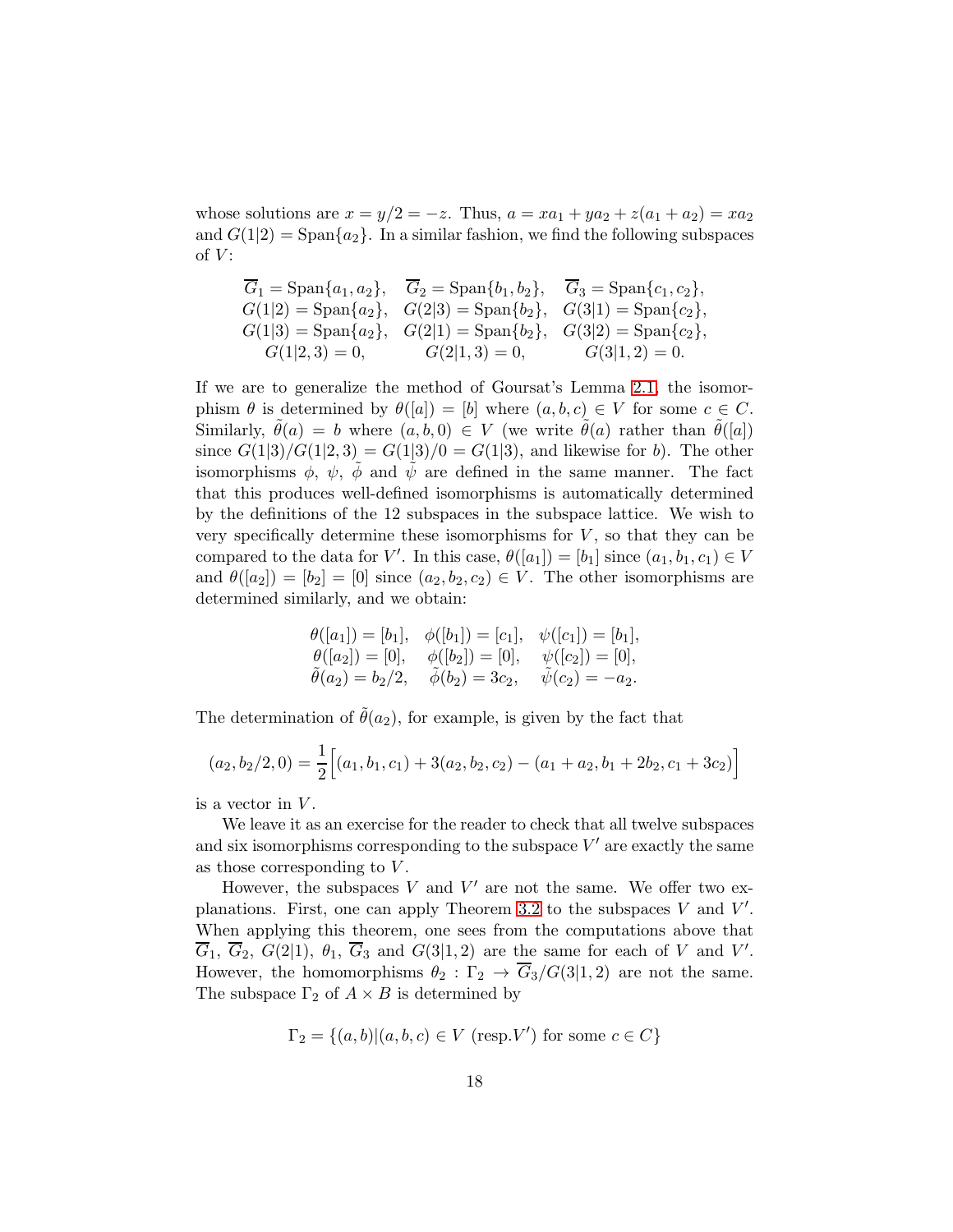and the homomorphism  $\theta_2$  is defined by  $\theta_2(a, b) = c$ , where  $(a, b, c) \in V$ (resp. V'). For V, one finds that  $(a_1, b_1) \in \Gamma_2$  with  $\theta_2(a_1, b_1) = c_1$  since  $(a_1, b_1, c_1) \in V$ . However, for V', one finds that  $(a_1, b_1) \in \Gamma_2$  but  $\theta_2(a_1, b_1) =$  $c_1 + 2c_2$  since  $(a_1, b_1, c_1 + 2c_2) \in V'$ . Note that since  $G(3|1, 2) = 0$  for both V and V', there is no indeterminacy so  $c_1 \neq c_1 + 2c_2$  in  $\overline{G}_3$ . By Theorem [3.2](#page-4-1) we now conclude that  $V \neq V'$ .

A more elementary explanation is given by considering a particular case of the above example in which  $V$  and  $V'$  are both in the Grassmann manifold  $G_{6,3}$  of 3-planes in  $\mathbb{R}^6 = \mathbb{R}^2 \oplus \mathbb{R}^2 \oplus \mathbb{R}^2$ . Let  $A = B = C = \mathbb{R}^2$  and let  $a_1 = b_1 = c_1 = (1, 0)$  and  $a_2 = b_2 = c_2 = (0, 1)$ . Then the subspace V is the span of

 $\{(1, 0, 1, 0, 1, 0), (0, 1, 0, 1, 0, 1), (0, 1, 0, 2, 0, 3)\}\$ 

in  $\mathbb{R}^6$ , while V' is the span of

$$
\{(1,0,1,0,1,2), (1,0,1,-1,1,0), (1,2,1,0,1,0)\}.
$$

The matrix

|                                       |                |              |  | $\begin{bmatrix} 1 & 0 & 1 & 0 & 1 & 0 \end{bmatrix}$ |
|---------------------------------------|----------------|--------------|--|-------------------------------------------------------|
| $\begin{pmatrix} 1 & 0 \end{pmatrix}$ |                |              |  | $1 \t0 \t1 \t0 \t1$                                   |
| $\overline{0}$                        |                |              |  | $1 \quad 0 \quad 2 \quad 0 \quad 3$                   |
| $\overline{1}$                        | $\overline{0}$ | $\mathbf{1}$ |  | $0 \quad 1 \quad 2$                                   |

has rank 4, showing that the vector  $(1,0,1,0,1,2)$  of  $V'$  is not in V. Thus  $V \neq V'$  in this case.

This demonstrates that the symmetric version of Goursat's lemma does not hold.

5.1 Remark Upon trying to recover the symmetric version of Goursat's lemma by applying the first isomorphism theorem to Theorem [3.2,](#page-4-1) one sees almost immediately that the trouble stems from the fact that  $G(1|2,3)$  is not necessarily equal to the intersection of  $G(1|2)$  and  $G(1|3)$ , and similarly for  $G(2|1,3)$  and  $G(2|1,3)$ . It seems very likely that a symmetric version of Goursat's lemma is available with this additional hypothesis.

#### References

<span id="page-18-0"></span>[AC09] D. D. Anderson and V. Camillo, Subgroups of direct products of groups, ideals and subrings of direct products of rings, and Goursat's lemma, Rings, modules and representations, Contemp. Math., vol. 480, Amer. Math. Soc., Providence, RI, 2009, pp. 1–12. MR 2508141 (2010h:20063)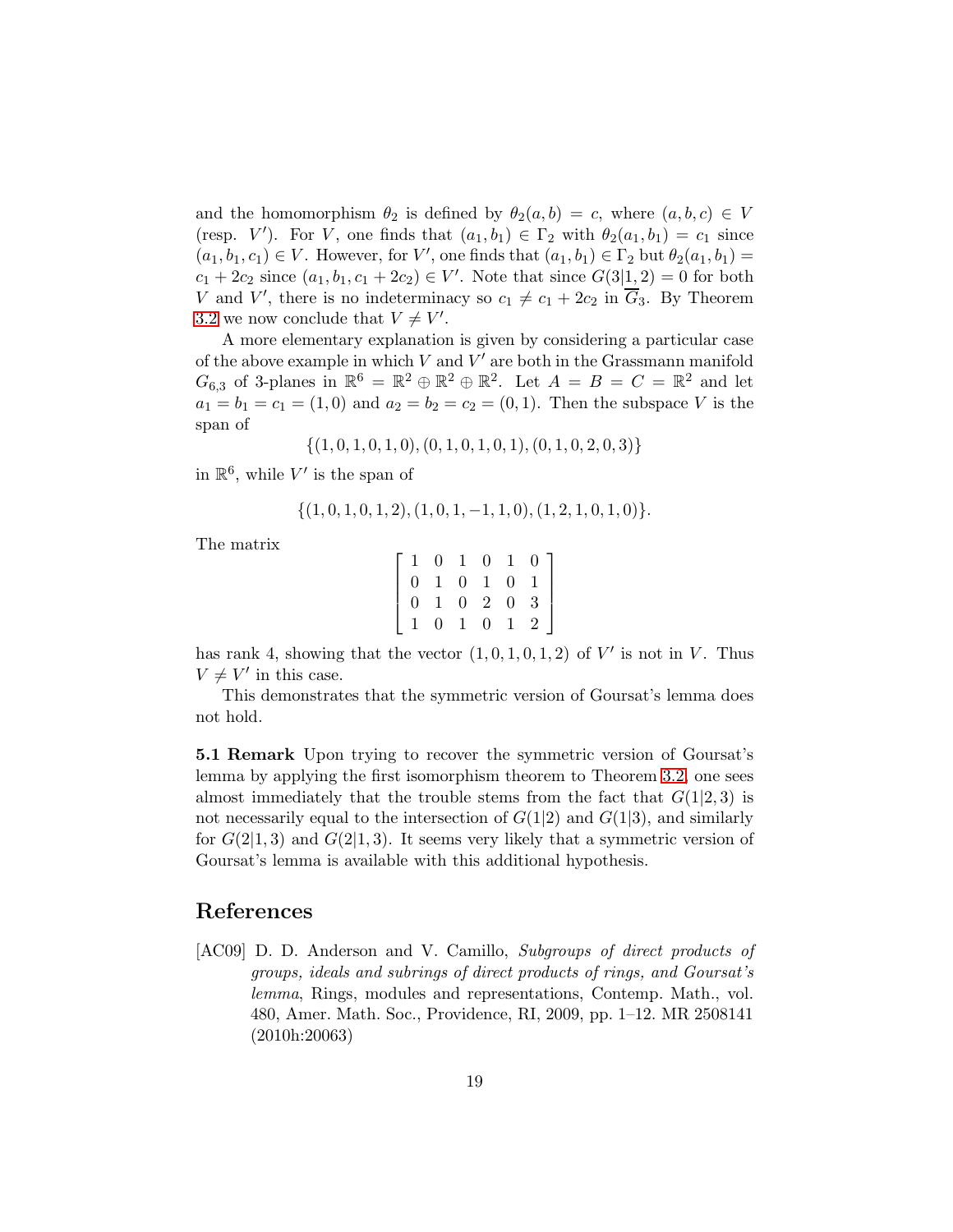- <span id="page-19-6"></span>[AEM09] C. Arroyo, S. Eggleston, B. MacGregor, Applications and generalizations of Goursat's lemma,<http://www.slideshare.net/dadirac> /goursats-lemma-presentation-2411944 (2009).
- <span id="page-19-10"></span>[Baer40] R. Baer, Sylow theorems for infinite groups, Duke J. Math. 6, No.3 (1940), 518-614.
- <span id="page-19-7"></span>[CLP93] A. Carboni, G.M. Kelly, M.C. Pediicchio, Some remarks on Mal'tsev and Goursat categories, Applied Categorical Structures 1, 4 (1993), 385–421. MR1268510 (95c:18003)
- <span id="page-19-3"></span>[Dic69] S. E. Dickson, On algebras of finite representation type, Trans. Amer. Math. Soc. 135 (1969), 127–141. MR 0237558 (38 #5839)
- <span id="page-19-9"></span>[DKU38] A.P. Dieman, A.G. Kurosh, A.L. Uzkov, Sylowsche Untergruppen von unendlichen Gruppen, Mat. Sb. 3 (1938), 179-185.
- <span id="page-19-8"></span>[Dir1837] P. G. L. Dirichlet, Beweis des Satzes, dass jede unbegrenzte arithmetische Progression, deren erstes Glied und Differenz ganze Zahlen ohne gemeinschaftlichen Factor sind, unenlich viele Primzahlen enthält, Abhang. Ak. Wiss. Berlin  $48$  (1837), 45–81.
- <span id="page-19-5"></span>[FL10] J. F.Farrill and S. Lack, For which categories does one have a Goursat lemma?, [http://mathoverflow.net/questions/46700/for](http://mathoverflow.net/questions/46700/for-)which-categories-does-one-have-a-goursat-lemma (2010).
- <span id="page-19-0"></span>[Gou89] E. Goursat, Sur les substitutions orthogonales et les divisions régulières de l'espace, Ann. Sci. Ecole Norm. Sup.  $(3)$  6  $(1889)$ , 9– 102. MR 1508819
- <span id="page-19-4"></span>[Gre09] A. Greicius, *Elliptic curves with surjective adelic Galois represen*tations, [arXiv:0901.2513v](http://arxiv.org/abs/0901.2513)1 (2009).
- <span id="page-19-11"></span>[Hall59] M. Hall, Jr., The Theory of Groups, Macmillan, N.Y., 1959. MR 0103215 (21 #1996)
- <span id="page-19-1"></span> $[Hat61]$  A. Hattori, On 3-dimensional elliptic space forms, Sugaku 12 (1960/1961), 164–167. MR 0139119 (25 #2558)
- <span id="page-19-2"></span>[HZ09] A. Hattori, L. Martins, S. Massago, M. Mimura and P. Zvengrowski, Three-dimensional spherical space forms, Group actions and homogeneous spaces, Proceedings of the International Conference Bratislava Topology Symposium, 2009, pp. 29–42.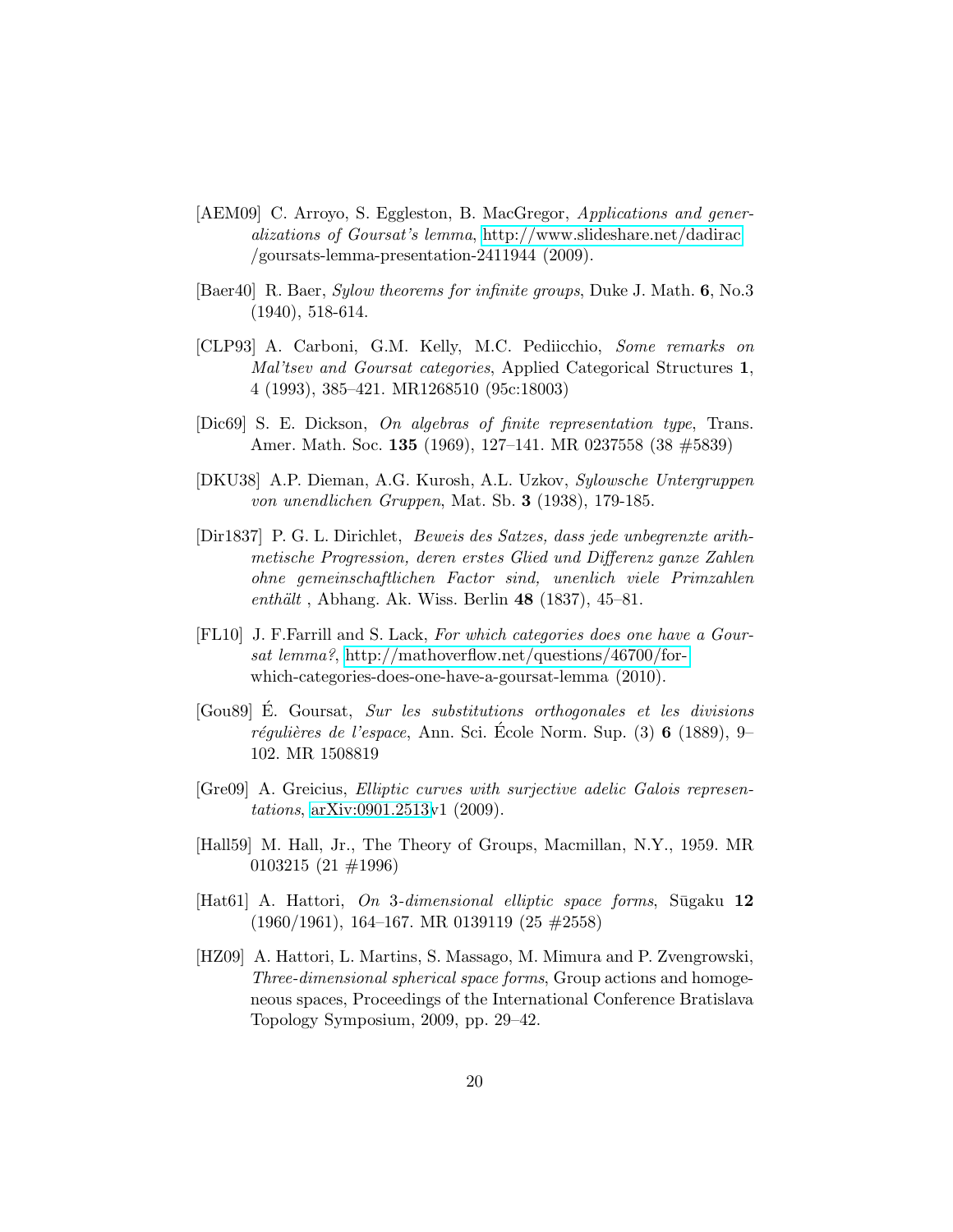- <span id="page-20-0"></span>[Lam58] J. Lambek, Goursat's theorem and the Zassenhaus lemma, Canad. J. Math. 10 (1958), 45–56. MR 0098138 (20 #4600)
- <span id="page-20-1"></span>[Lam76] \_\_\_\_\_, Lectures on Rings and Modules, second ed., Chelsea Publishing Co., New York, 1976. MR 0419493 (54 #7514)
- <span id="page-20-2"></span>[Lan02] S. Lang, Algebra, revised third ed., Addison-Wesley Publishing Company Advanced Book Program, Reading, MA, 2002. MR 783636 (86j:00003)
- <span id="page-20-8"></span>[Mac71] S. MacLane, Categories for the Working Mathematician, Springer-Verlag, New York, 1971, Graduate Texts in Mathematics, Vol. 5. MR 0354798 (50 #7275)
- <span id="page-20-9"></span>[Neu67] H. Neumann, Varieties of Groups, Springer-Verlag, New York, 1967, Ergebnisse der Mathematik und ihrer Grenzgebiete, Band 37.
- <span id="page-20-3"></span>[Pet09] J. Petrillo, Goursat's other theorem, College Math. J. 40, No. 2 (2009), 119–124.
- <span id="page-20-4"></span>[Pet11] \_\_\_\_\_, Counting subgroups in a direct product of finite cyclic groups, College Math. J. 42, No. 3 (2011), 215–222.
- <span id="page-20-11"></span>[Ram-Val99] D. Ramakrishnan, R.J. Valenza, Fourier Anaalysis on Number fields, Springer-Verlag, New York 1999, Graduate Texts in Mathematics, Vol. 186.
- <span id="page-20-5"></span>[Rib76] K. A. Ribet, Galois action on division points of abelian varieties with real multiplications, Amer. J. Math.  $98$  (1976), no. 3, 751–804. MR 0457455 (56 #15660)
- <span id="page-20-12"></span>[Rob82] D. Robinson, A Course in the Theory of Groups, Graduate Texts in Mathematics, Vol. 80, Springer-Verlag, New York, 1982.
- <span id="page-20-10"></span>[Rot95] J. Rotman, An Introduction to the Theory of Groups, fourth ed., Graduate Texts in Mathematics, Vol. 148. Springer-Verlag, New York, 1995.
- <span id="page-20-6"></span>[Sch94] R. Schmidt, Subgroup Lattices of Groups, de Gruyter Expositions in Mathematics, vol. 14, Walter de Gruyter & Co., Berlin, 1994. MR 1292462 (95m:20028)
- <span id="page-20-7"></span>[T´oth14] L. T´oth, Subgroups of finite Abelian groups having rank two via Goursat's Lemma, arXiv:1312,1485 (2014), 9p.